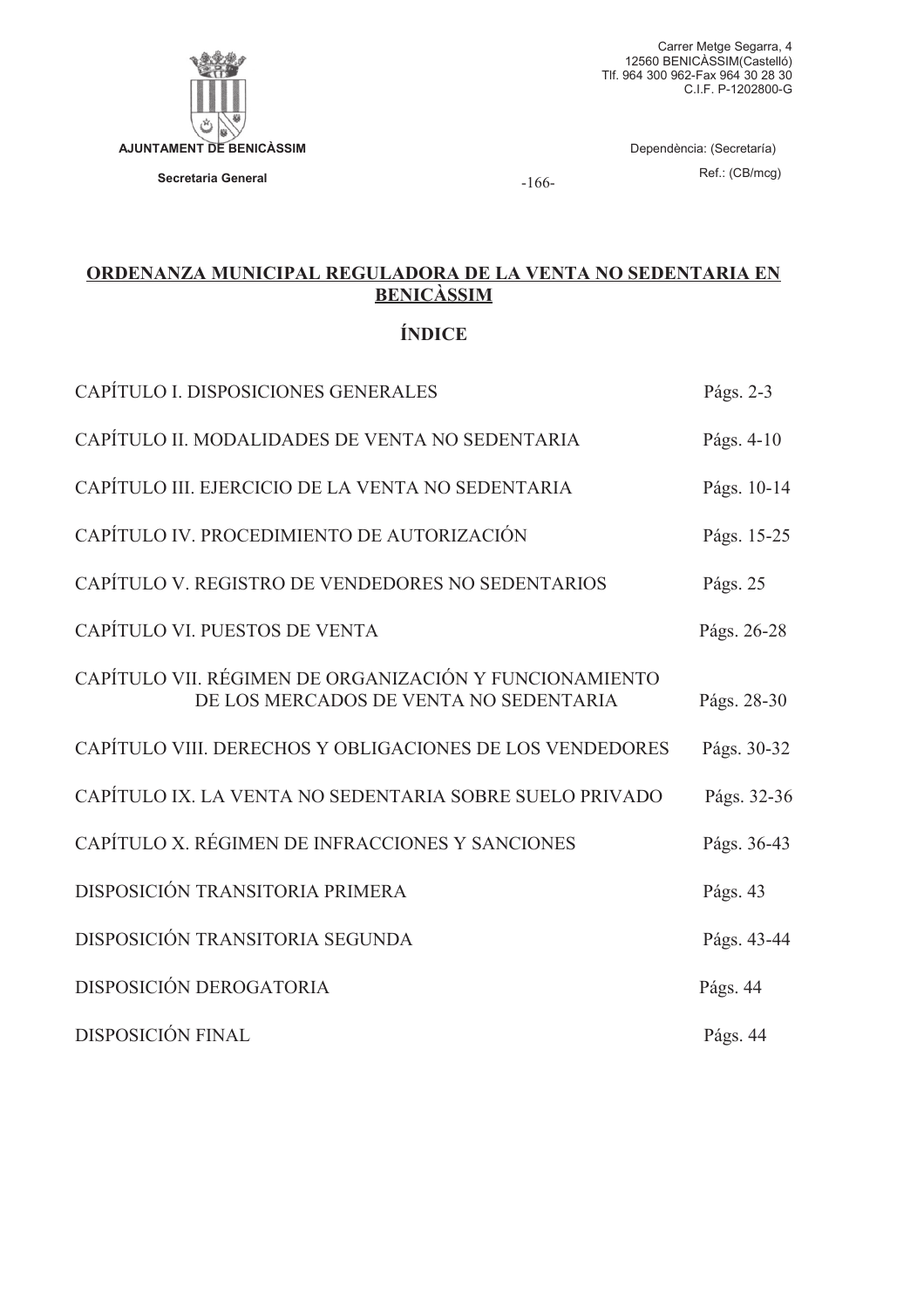

Carrer Metge Segarra, 4 12560 BENICASSIM(Castelló) Tlf. 964 300 962-Fax 964 30 28 30 C.I.F. P-1202800-G

Dependència: (Secretaría)

Ref.: (CB/mcg)

 $-167-$ 

# **CAPÍTULO I DISPOSICIONES GENERALES**

Las disposiciones estatales que, con carácter básico regulan esta modalidad de venta, utilizan para su denominación la de "venta ambulante o no sedentaria", es decir emplean de forma indistinta cualquiera de ambas denominaciones para referirse al conjunto de la modalidad. En nuestra opinión la venta ambulante constituye en realidad una forma de venta no sedentaria, la que se practica mediante vehículo o cualquier otro medio de desplazamiento de forma itinerante, es decir en ubicación móvil. Por ello utilizaremos, en coherencia con los términos de la legislación valenciana, la denominación 'venta no sedentaria' para amparar la generalidad, y la de "venta ambulante" para hacer referencia exclusivamente a dicha modalidad en ubicación móvil, sin que con ello se produzca alteración sustancial alguna de la regulación básica, tal como expresa el Decreto 65/2012, de 20 de abril del Consell, por el que se regula la venta no sedentaria en la Comunitat Valenciana.

## Artículo 1. Ámbito de aplicación

1. La presente ordenanza tiene por objeto regular el ejercicio de la venta no sedentaria, en el término municipal de Benicàssim.

2. Se considera venta no sedentaria aquella realizada por comerciantes fuera de un establecimiento comercial permanente, cualquiera que sea su periodicidad, en los perímetros o lugares debidamente autorizados, en instalaciones comerciales desmontables o transportables.

También se considera venta no sedentaria, aquella realizada por comerciantes en que la entrega se realice en la vía pública, en instalaciones desmontables o en vehículos, aunque los artículos hayan sido encargados, vendidos o alquilados por el consumidor o usuario en virtud de contrato previo.

3. Las actividades de venta no sedentaria no pierden su condición por el hecho de desarrollarse sobre suelo de propiedad o titularidad privada.

4. En el término municipal sólo se permitirá la práctica de las modalidades de venta no sedentaria recogidas en la presente ordenanza, de la forma, y en las fechas y condiciones determinadas por la misma.

5. La venta realizada mediante puestos desmontables en el interior de inmuebles quedará sujeta a la normativa aplicable a un establecimiento comercial.

### Artículo 2. Venta ambulante

1. Se considera venta ambulante, la venta no sedentaria practicada en ubicación móvil, de manera y con medios que permitan al vendedor ofrecer su mercancía de forma itinerante, deteniéndose en distintos lugares sucesivamente y por el tiempo necesario para efectuar la venta

2. No tendrá la consideración de venta ambulante el reparto a domicilio de artículos que previamente havan sido encargados o adquiridos por el consumidor, ni el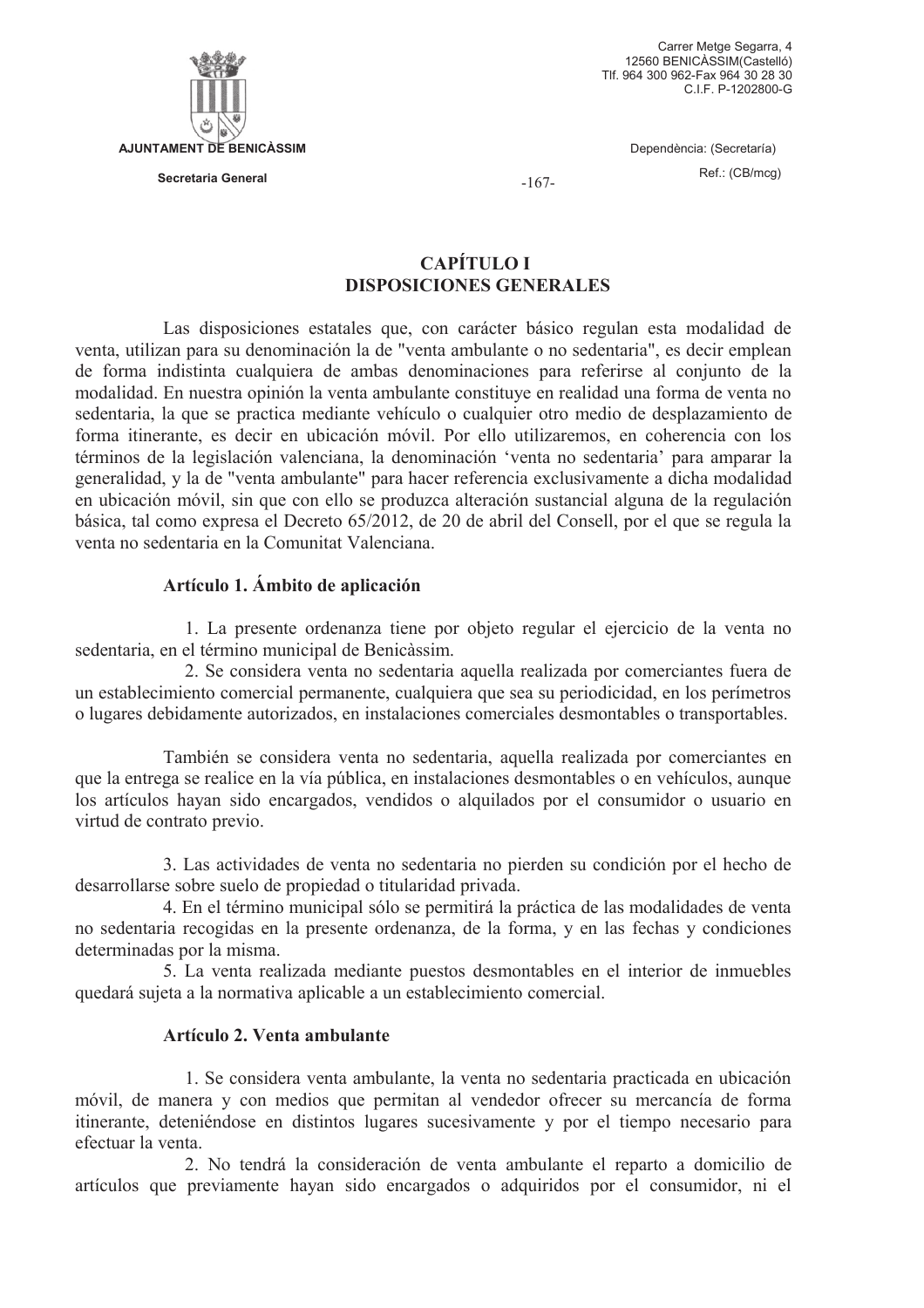

Dependència: (Secretaría)

 $-168-$ 

Ref.: (CB/mcg)

suministro habitual de mercancías en virtud de contrato previo. En ningún caso estas actividades podrán simultanearse con la práctica de la venta ambulante.

3. El comercio ambulante sólo podrá ser ejercido en los lugares o itinerarios y para los productos que concretamente se señalen en las autorizaciones que expresamente otorgue el Ayuntamiento.

# **Artículo 3. Sujetos**

1. La venta no sedentaria podrá ejercerse por toda persona física o persona jurídica, que se dedique profesionalmente a la actividad del comercio al por menor, reúna los requisitos exigidos en esta ordenanza municipal y otros que según la normativa les fueran de aplicación, y cuente con la autorización emitida por este Ayuntamiento.

2. Podrán colaborar junto al titular en el ejercicio de la actividad comercial de venta no sedentaria o en nombre del titular de la autorización, siempre que estén dados de alta y al corriente de pago en el régimen de la Seguridad Social como autónomos colaboradores, el cónyuge, pareja de hecho acreditada documentalmente, hijos y hermanos; y empleados con contrato de trabajo dados de alta en la Seguridad Social.

3. Cuando la autorización para el ejercicio de la venta no sedentaria corresponda a una persona jurídica, deberá acreditarse la existencia de una relación laboral, contractual o societaria entre el titular y la persona que desarrolle, en nombre de aquella, la actividad comercial

La persona o personas físicas que ejerzan la actividad por cuenta de una persona jurídica deberá estar expresamente indicada en la autorización que se deberá extender a nombre de la persona jurídica.

# Artículo 4. Régimen económico

El Ayuntamiento fijará las tasas correspondientes por la autorización y el ejercicio de las distintas modalidades de venta, mediante la correspondiente ordenanza fiscal, actualizando su cuantía en la forma y plazos que se estimen convenientes.

# CAPÍTILO II

# **MODALIDADES DE VENTA NO SEDENTARIA**

# Artículo 5. Modalidades de venta no sedentaria autorizadas

1. En el término municipal de Benicàssim se autorizan las siguientes modalidades de venta no sedentaria:

- Mercados periódicos
- Mercados ocasionales

2. En el término municipal de Benicàssim no se autorizan las siguientes modalidades de venta no sedentaria:

• Venta no sedentaria en puestos aislados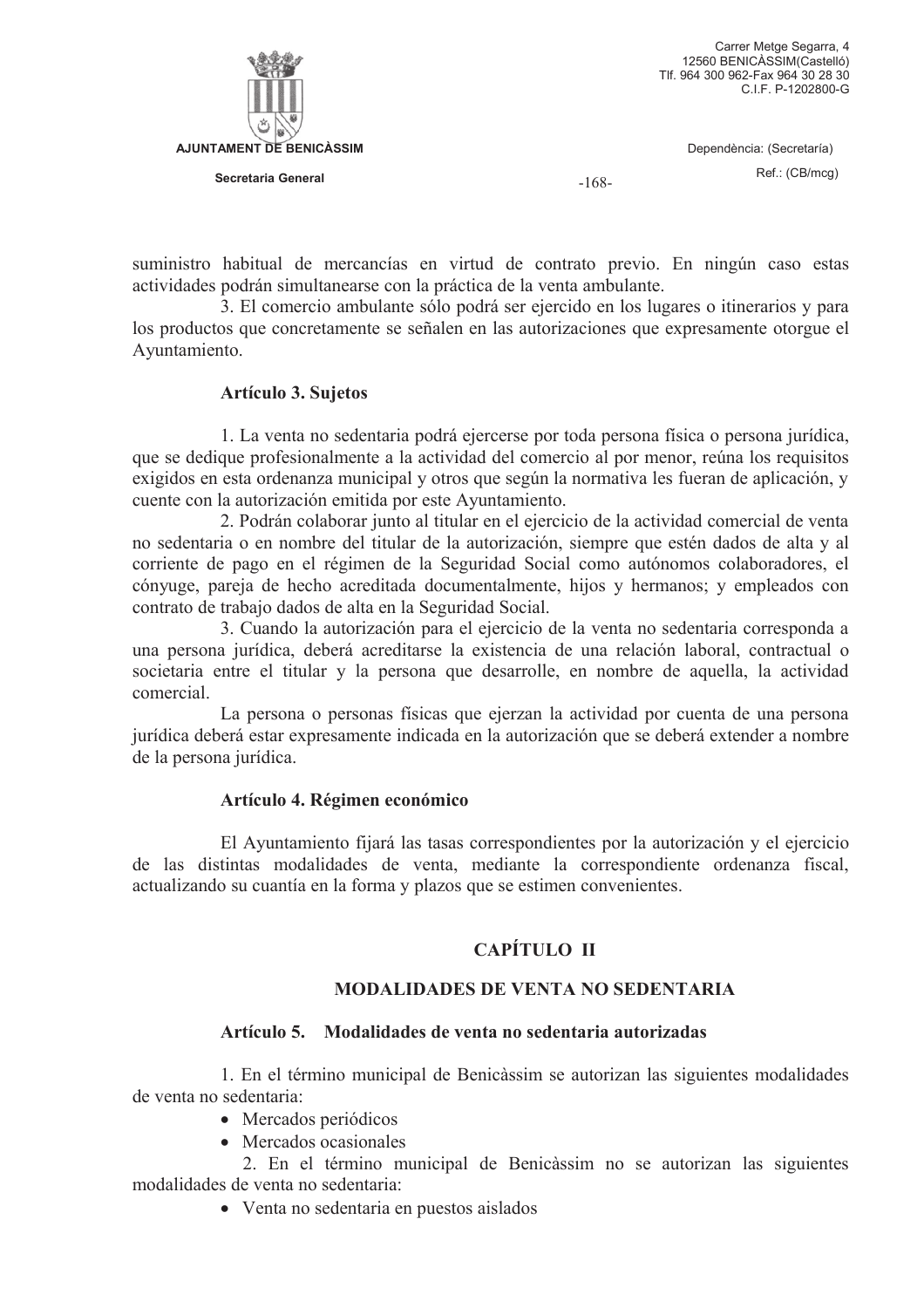

 $-169-$ 

• Venta ambulante o en ubicación móvil

## Artículo 6. Mercados periódicos

1. Los mercados periódicos se celebrarán los días y en el emplazamiento que la presente ordenanza fija y la venta alcanzará los productos que igualmente se especifican en la presente reglamentación.

2. Los mercados periódicos a celebrar en el término municipal son los siguientes:

• MERCAT DEL DIJOUS: La realizada en el mercado denominado "Mercat del Dijous", ubicado en la c/ Miquel Peris i Segarra.

· MERCAT D'ARTESANIA TORRE SANT VICENT: La realizada en el mercadillo de artesanía denominado "Torre Sant Vicent", el cual se regula en su ordenanza específica y supletoriamente en la presente ordenanza.

## Artículo 7. Mercados ocasionales

1. Se podrán autorizar mercados y ferias ocasionales con motivo de fiestas o acontecimientos populares, de carácter local u otros eventos.

2. A efectos de su autorización, la Alcaldía fijará el emplazamiento y alcance de los mismos, así como el período en que se autorice su establecimiento y requisitos y condiciones de celebración.

3. En todo caso, se deberá determinar lo siguiente:

- Denominación  $\bullet$
- $\bullet$ Lugar de celebración
- Días de celebración y horario  $\bullet$
- Número máximo de autorizaciones
- Reserva de puestos (agricultores y ganaderos y colectivos especiales)
- Condiciones de los vendedores y de los puestos  $\bullet$
- $\bullet$ Productos que pueden ser ofertados
- $\bullet$ Seguro de responsabilidad civil en la cuantía que se determine

4. Las autorizaciones pueden otorgarse para ocupar un puesto o para organizar una feria o mercadillo.

Cuando se trate de adjudicar la organización de una feria o mercadillo, la autorización se otorgará previa licitación pública, de acuerdo con los principios de igualdad. objetividad, publicidad y transparencia y se deberá garantizar el cumplimiento de todos los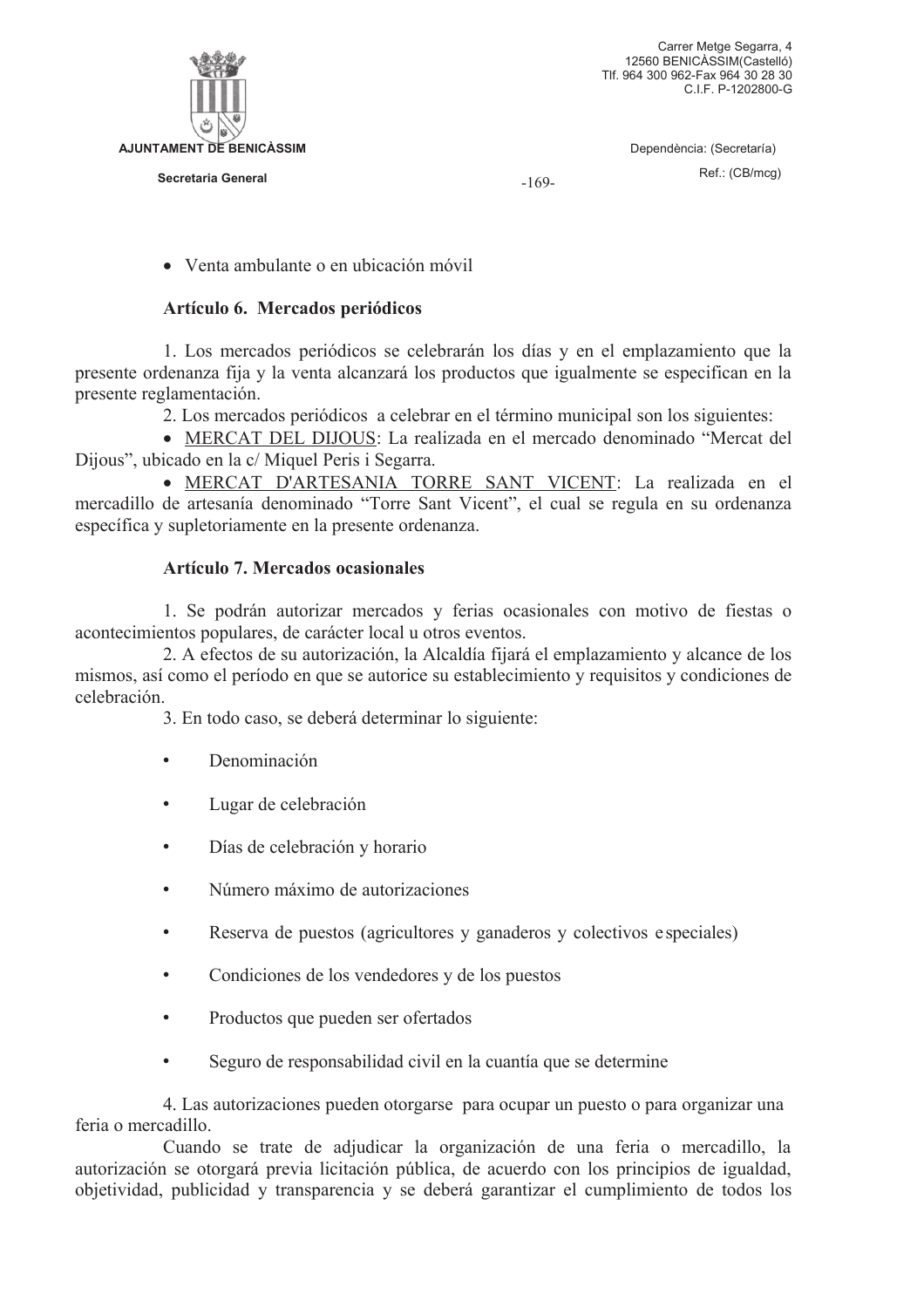

 $-170-$ 

requisitos exigibles para realizar la actividad comercial de que se trate y respecto de todos los comerciantes que participen en la feria o mercadillo.

## Artículo 8. Implantación, modificación, traslado, supresión o suspensión de mercados de venta no sedentaria de carácter periódico

1. La creación, modificación, supresión o traslado de mercados de venta no sedentaria de carácter periódico, deberá ser adoptada por el Pleno, oídas las asociaciones de comerciantes y de consumidores del municipio y, en caso de existir, al Consejo Local de Comercio, y los representantes de intereses que pudieran verse afectados. Si el traslado es provisional bastará el acuerdo de la Junta de Gobierno Local.

2. La decisión municipal se adoptará ponderando fundamentalmente criterios de ordenación territorial y planificación urbanística, de sostenibilidad medioambiental y paisajística y de protección del medio urbano y del patrimonio histórico-artístico. En cualquier caso, deberán quedar garantizadas la protección de los consumidores, el mejor servicio a los mismos y la preservación del orden público, la salud y la seguridad pública.

3. El Ayuntamiento podrá suprimir, modificar, trasladar o suspender temporalmente la actividad de los mercados de venta no sedentaria establecidos en la presente ordenanza e incluso su supresión total, sin que en ningún caso se genere derecho a indemnización por daños y periulicios a los titulares de los puestos afectados, de acuerdo a las siguientes circunstancias:

- Por razón de obras en la vía pública o en los servicios, o tráfico.
- Por causas de interés público debidamente motivadas.

En caso de suspensión temporal, ésta podrá afectar a la totalidad de las autorizaciones de un mercado o a parte de ellas, en función de las necesidades y del interés general.

En todo caso, en el proceso de toma de decisión municipal al respecto se dará audiencia previa a los vendedores afectados.

# Artículo 9. El mercado denominado Mercat del Dijous

1. Características del mercado periódico semanal:

- Denominación: Mercat del dijous
- Ubicación: en la c/Miquel Peris i Segarra

• Día celebración: Se celebra los jueves de cada semana, aunque sea festivo, salvo resolución de la Alcaldía adoptada con la suficiente antelación y debidamente motivada.

### · Horario: El horario de venta será de las 8h. a las 14h.

Como norma general las labores de carga y descarga se desarrollarán fuera del citado horario y no podrán extenderse más allá de una hora, anterior y posterior, al horario del mercado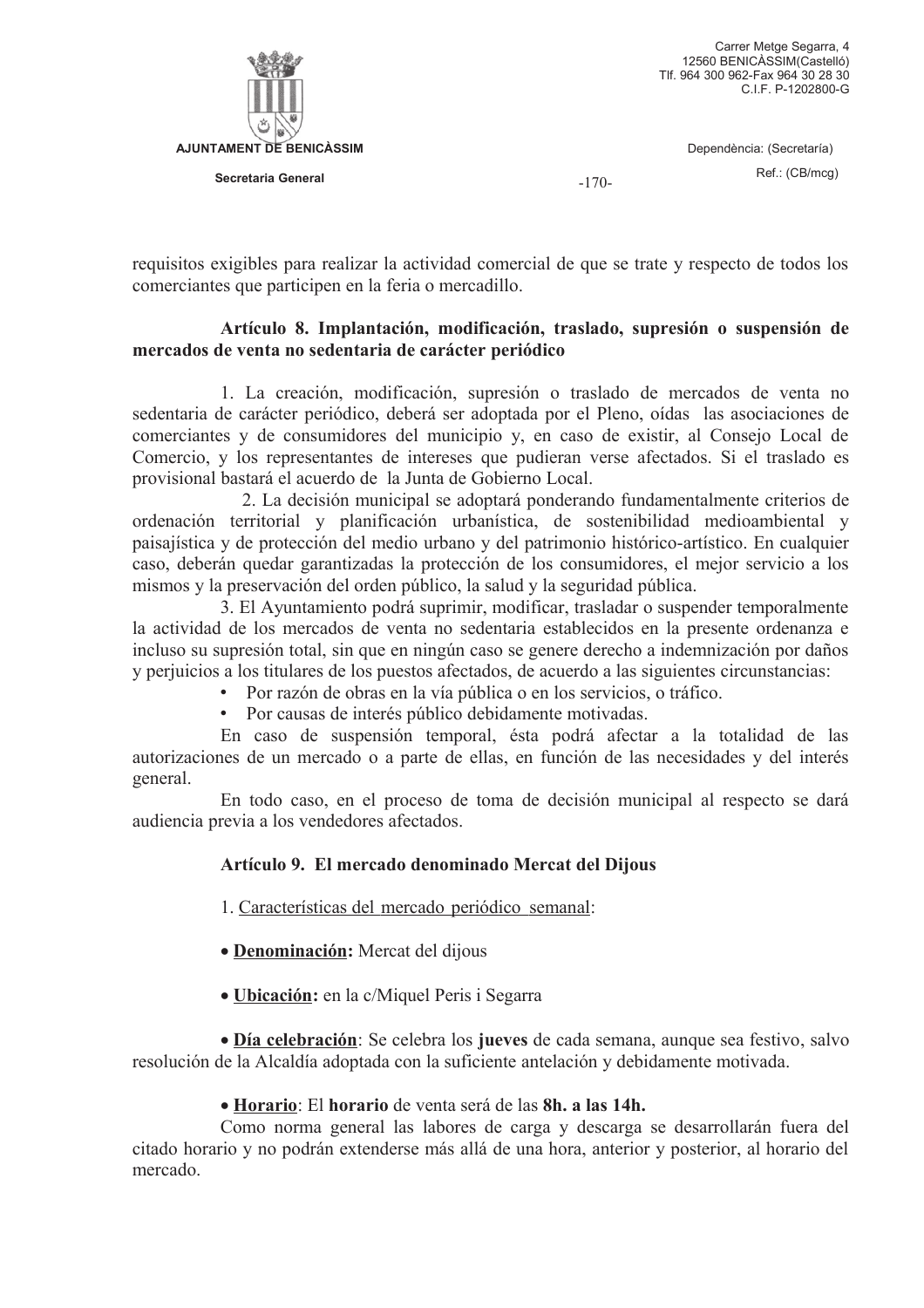

 $-171-$ 

• Número de puestos: Este mercado dispone de 39 puestos destinados a la venta de productos alimenticios, de los cuales, sólo 1 se destinará a churrería o crepes y de 91 puestos destinados a la venta del resto de productos.

• Productos puestos a la venta: Los productos puestos a la venta, se clasifican en dos grupos de productos:

- Grupo 1: Alimentación.

- Grupo 2: Resto de productos.

Los puestos se ubicarán en función del grupo al que pertenezcan.

Se autoriza la venta de productos de la siguiente naturaleza:

- Grupo 1: Frutas y verduras, encurtidos, frutos secos, churrería, crepes, pastas, charcutería, especias, productos de herbolario, conservas y todos aquellos productos de naturaleza similar que además no estén prohibidos por las reglamentaciones técnico-sanitarias.

- Grupo 2: Textil y confección, calzado, bolsos y marroquinería, bisutería y complementos, perfumería, menaje, ferretería, limpieza y droguería, loza y porcelana, plantas y flores, artesanía, ornato y otros productos de naturaleza similar no perecederos.

2. Servicios del mercado periódico semanal:

· El Ayuntamiento dispondrá, en las inmediaciones del mercado de:

1. Los contenedores correspondientes para que puedan depositar los residuos originados en el ejercicio de la actividad de venta en el mercado.

2. Aseos públicos, sería conveniente que fueran accesibles para minusválidos y se instalarán un mínimo de dos.

3. Agua potable en las proximidades a la ubicación de los puestos de frutas, verduras y alimentos.

# Artículo 10. Venta no sedentaria con fines benéficos

1. Las entidades e instituciones que pretendan organizar un mercado con fines benéficos deberán presentar una solicitud ante el Ayuntamiento, con una antelación mínima de 1 mes antes de la celebración del evento, acompañada, como mínimo, de los siguientes datos:

a) Datos identificativos de la asociación o entidad, como los relativos a su denominación, escritura de constitución, domicilio social, representantes apoderados y CIF.

b) Memoria justificativa del evento en que se detalle la finalidad de dicha actividad, fechas de celebración, número y condiciones de los puestos, entidades participantes y productos a la venta, medios a utilizar y justificación de la ubicación elegida.

c) Memoria de actividades de publicidad, animación y similares, que se realicen al amparo de su desarrollo.

d) Plano de ubicación con señalamiento gráfico detallado del perímetro ocupado por la actividad y sus distancias al mobiliario urbano (señales, semáforos, farolas, etc.) a fin de no afectar a la circulación peatonal, seguridad del tráfico, zonas ajardinadas y tomas de registro y demás servicios públicos ubicados en el entorno urbano.

e) Declaración responsable de la asunción de responsabilidades civiles y, particularmente, de las derivadas de la venta y de la reparación, reposición, conservación y limpieza del espacio público utilizado y del mobiliario urbano.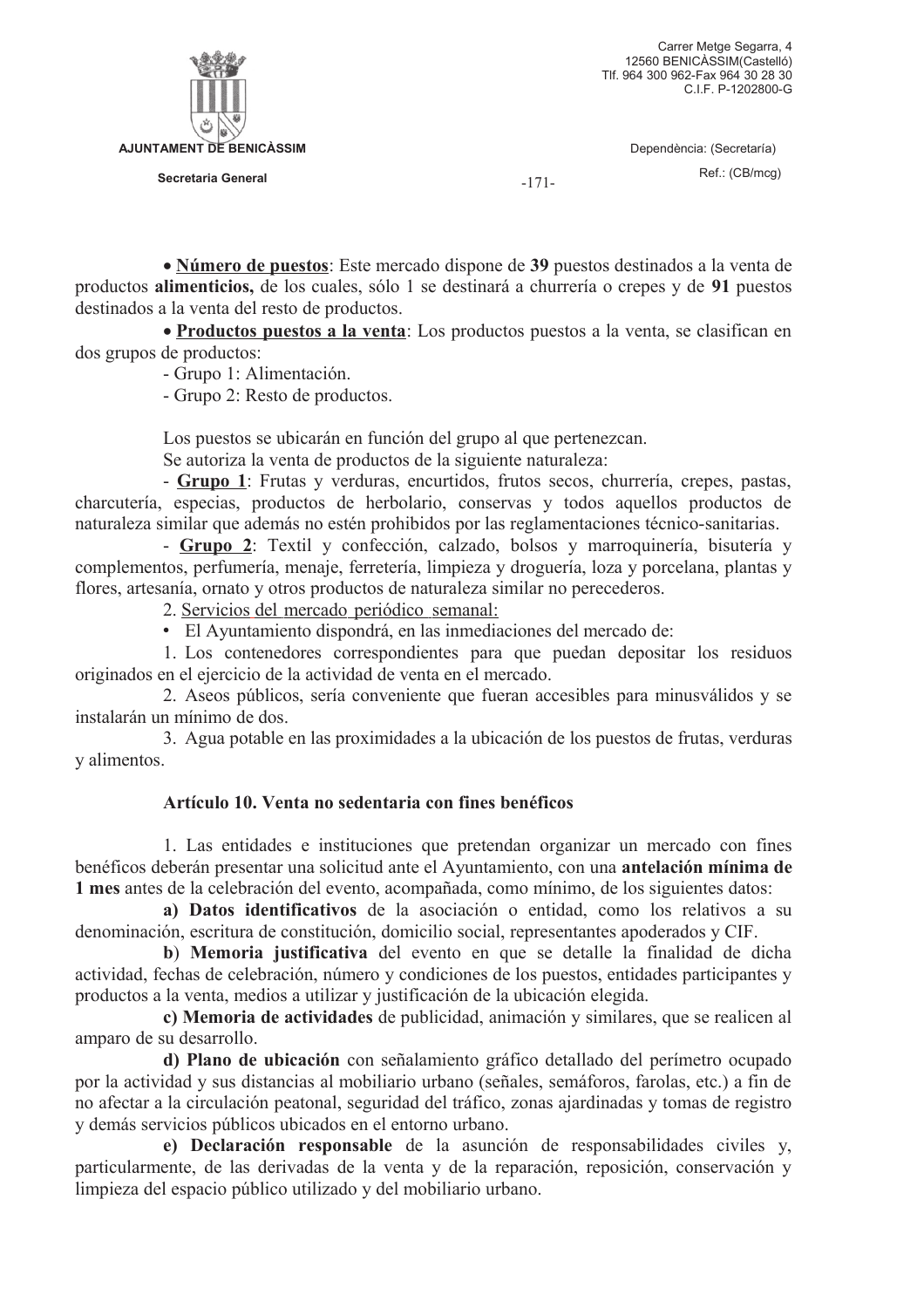

Dependència: (Secretaría)

 $-172-$ 

Ref.: (CB/mcg)

f) Compromiso explícito de retirada de todo aquel material utilizado en el mismo día de finalización de la actividad

2. Sin perjuicio de lo anterior, en estos casos, el Ayuntamiento podrá requerir a los peticionarios aquellos datos o documentación que se estimen oportunos de entre los que recoge la presente Ordenanza.

3. Las solicitudes tras ser informadas por el servicio de Actividades, por la Policía Local, la Intervención Municipal y el Técnico de Sanidad y Consumo serán resueltas por decreto de la Alcaldía.

4. El Ayuntamiento resolverá dichas solicitudes en el plazo máximo de 20 días desde su presentación, o en su caso, desde su subsanación, indicando emplazamiento, horario y demás condiciones para la venta y el silencio administrativo será en todo caso negativo, sin perjuicio de la obligación de resolver.

## Artículo 11. Modalidades de ventas que no procede regular en la Ordenanza de venta no sedentaria

No tienen la condición de venta no sedentaria:

a) La venta domiciliaria.

b) La venta mediante aparatos automáticos de distribución.

c) La venta de loterías u otras participaciones en juegos de azar autorizados.

d) La venta realizada por comerciante sedentario a la puerta de su establecimiento.

e) La venta realizada por la Administración o sus agentes, o como consecuencia de mandatos de aquella.

f) La venta directa realizada por los agricultores de su propia producción.

g) La realización de caricaturas, retratos, cuadros, peinados, etc. que se efectúe en las vías públicas y sean vendidas por los propios artistas. En su caso, estas actividades se autorizarán mediante ocupación de vía pública.

Por otra parte, tampoco procede regular en la presente ordenanza los puestos autorizados en la vía pública de carácter fijo y estable (quioscos y similares) que se regirán por su normativa específica.

# **CAPÍTULO III**

# EJERCICIO DE LA VENTA NO SEDENTARIA

### Artículo 12. Naturaleza de la autorización

1. El ejercicio de cualquiera de las modalidades de venta reguladas en la presente ordenanza estará sujeto a la obtención previa de la preceptiva autorización municipal.

2. El otorgamiento de la autorización municipal para el ejercicio de la venta no sedentaria se efectuará mediante resolución de la Alcaldía, siguiendo el procedimiento establecido en el capítulo siguiente.

3 Las personas jurídicas, al igual que las personas físicas, podrán disponer de un máximo de 1 puesto en un mismo mercado y para el mismo periodo, siendo éste el número máximo de autorizaciones que podrán solicitar.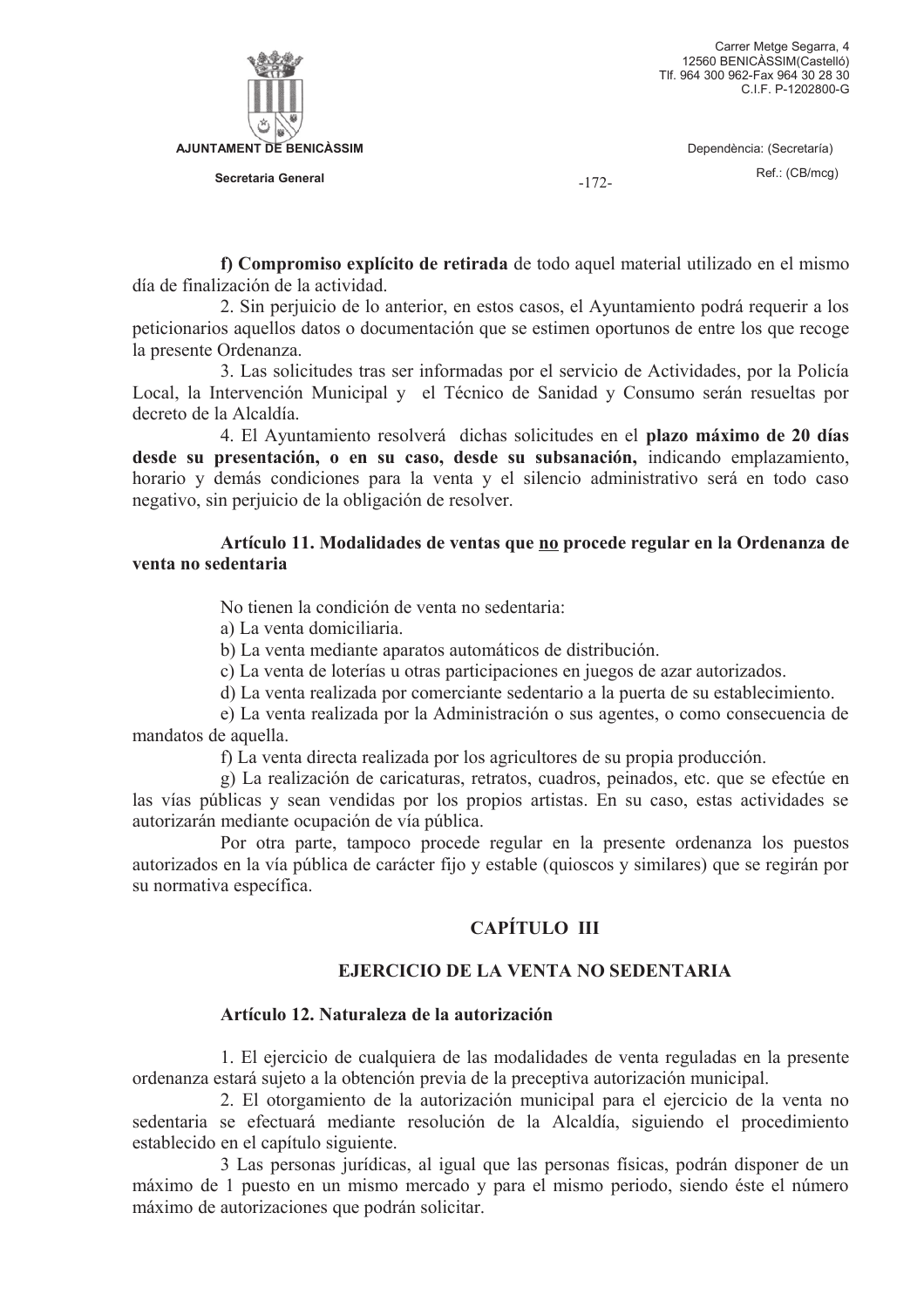

 $-173-$ 

4. Si el titular de la autorización es una persona jurídica sólo podrán hacer uso de la misma la persona o personas físicas que ésta haya expresamente indicado como titular y suplente en la autorización, siempre que tengan una relación laboral, contractual o societaria con aquella.

5. Las autorizaciones podrán ser revocadas por resolución de la Alcaldía en los supuestos previstos en la presente ordenanza y en la normativa de aplicación, de acuerdo con el procedimiento administrativo que sea de aplicación.

# Artículo 13. Duración de la autorización

1. Las autorizaciones municipales para el desarrollo de la actividad comercial en los mercados de venta no sedentaria periódicos se concederán por un plazo de 15 años.

2. Los titulares de las autorizaciones se ajustarán al cumplimiento de los requisitos derivados de la presente ordenanza y demás normativa de aplicación, durante su periodo de vigencia y deberán de acreditar el cumplimiento de los mismos cuando así lo requiera el Avuntamiento.

3. Las autorizaciones municipales para mercados ocasionales tendrán la duración específica que se disponga en su autorización.

# Artículo 14. Identificación del comerciante

1. Durante el desarrollo de la actividad, quienes realicen la venta no sedentaria, deberán tener expuesto en forma visible para el público la autorización municipal o tarieta identificativa entregada por el Avuntamiento acreditativa de haber obtenido la misma.

2. La tarjeta identificativa acreditativa de la autorización que se exhiba en el puesto de venta, contendrá, al menos los siguientes datos:

- Mercado de venta no sedentaria para el que está autorizado
- Nombre y apellidos o razón social

· CIF de la empresa o DNI del titular y de las personas designadas por éste para colaborar en el ejercicio de la venta y fotos recientes de las mismas

- Número de orden del puesto y metros autorizados
- Productos para los que está facultado vender
- · Plazo de validez de la autorización

· Dirección física para la recepción de las posibles reclamaciones derivadas del ejercicio de la actividad, sin perjuicio de que se pueda incorporar, además, una dirección de correo electrónico

· Número de teléfono

Respecto de las personas jurídicas, en caso de que por muerte, jubilación, enfermedad, despido o baja en la entidad, o por cualquier otra causa justificada deba procederse a la sustitución de alguno de ellos, la entidad titular de la autorización deberá comunicarla al Ayuntamiento, indicando el nombre, domicilio y DNI del sustituto, acreditando su vinculación con la persona jurídica e indicando la causa de la sustitución.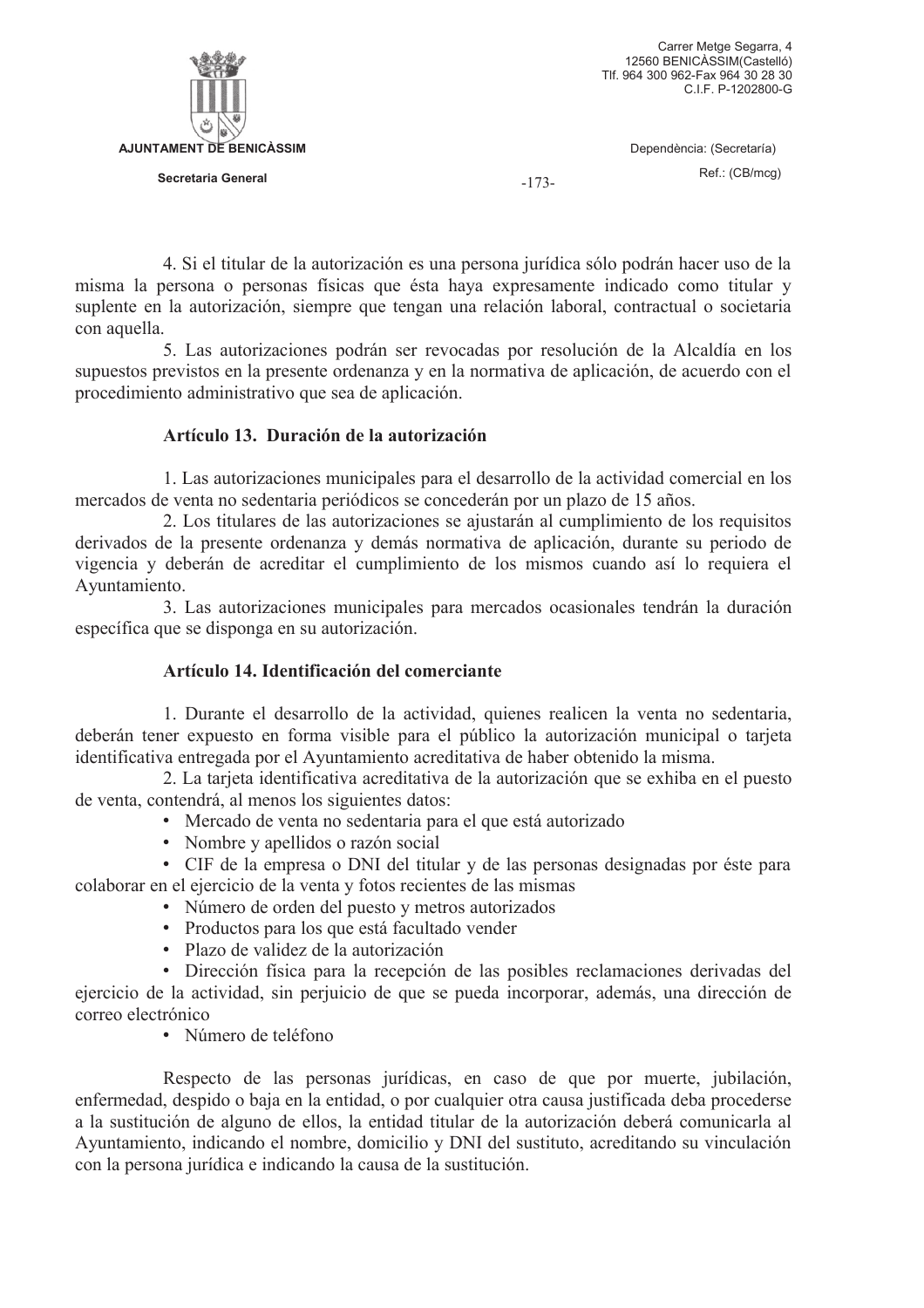

 $-174-$ 

### Artículo 15. Transmisión de la autorización

1. Dentro de su periodo de vigencia, la autorización podrá ser transmitida previa comunicación al Ayuntamiento concedente, de acuerdo con el siguiente procedimiento:

a) El titular cedente de la autorización deberá presentar una comunicación dirigida a la Alcaldía del Ayuntamiento comunicando la transmisión e indicando los datos personales tanto del antiguo titular como del nuevo con indicación de los motivos y la fecha en que será efectiva la transmisión. Dicha comunicación deberá ir firmada por el antiguo y nuevo titular.

b) A la comunicación se acompañará una declaración responsable del adquirente que ampare el cumplimiento de los requisitos a que se refiere el artículo 19 de esta ordenanza.

c) El Ayuntamiento podrá oponerse a dicha transmisión en el caso de que compruebe que quien se propone como nuevo titular no cumple con los requisitos establecidos en la presente norma para el ejercicio de la venta no sedentaria.

d) El Ayuntamiento emitirá una nueva autorización, y cartel, en los que figure como titular el adquirente y en los que se expresarán los extremos que figuran en el artículo 14 de esta ordenanza, entre ellos, el referido al plazo de vigencia que no podrá superar al que reste de la autorización transmitida.

2. Salvo causa justificada, no se podrá proceder a la transmisión antes de que transcurran 3 años desde que se otorgó la autorización.

3. Para poder perfeccionar la transmisión será necesario que el adquirente acredite cumplir todos los requisitos exigibles para el desarrollo de la actividad que exige esta ordenanza.

4. La transmisión únicamente podrá facultar para la venta del mismo grupo de productos que venía comercializándose por el titular cedente, y su vigencia se limitará al periodo restante en la autorización que se transmite.

5. La transmisión podrá estar sujeta al pago de la tasa correspondiente.

6. Para autorizar la transmisión será obligatorio que el cedente y el nuevo titular se encuentren al corriente de las obligaciones tributarias locales.

7. En el caso de fallecimiento o de imposibilidad sobrevenida de desarrollar la actividad por parte del titular, tendrán un derecho preferente a la transmisión de la autorización el cónyuge o pareja de hecho, los hijos, los empleados y otros familiares que vinieran colaborando con el titular en la actividad.

En los casos de disolución y cese en la actividad de una persona jurídica tendrán derecho preferente a la transmisión de las autorizaciones de que fuera titular, quienes vinieran ejerciendo la venta por cuenta y en nombre de ésta.

8. En caso de renuncia a una autorización sin que exista voluntad de transmisión de la misma, el Ayuntamiento aplicará el procedimiento previsto para la provisión de vacantes en esta ordenanza

## Artículo 16. Renovación

La autorización que se otorgue no dará lugar a un procedimiento de renovación automática, ni conllevará ningún otro tipo de ventaja para el prestador cesante o las personas que estén especialmente vinculadas con él.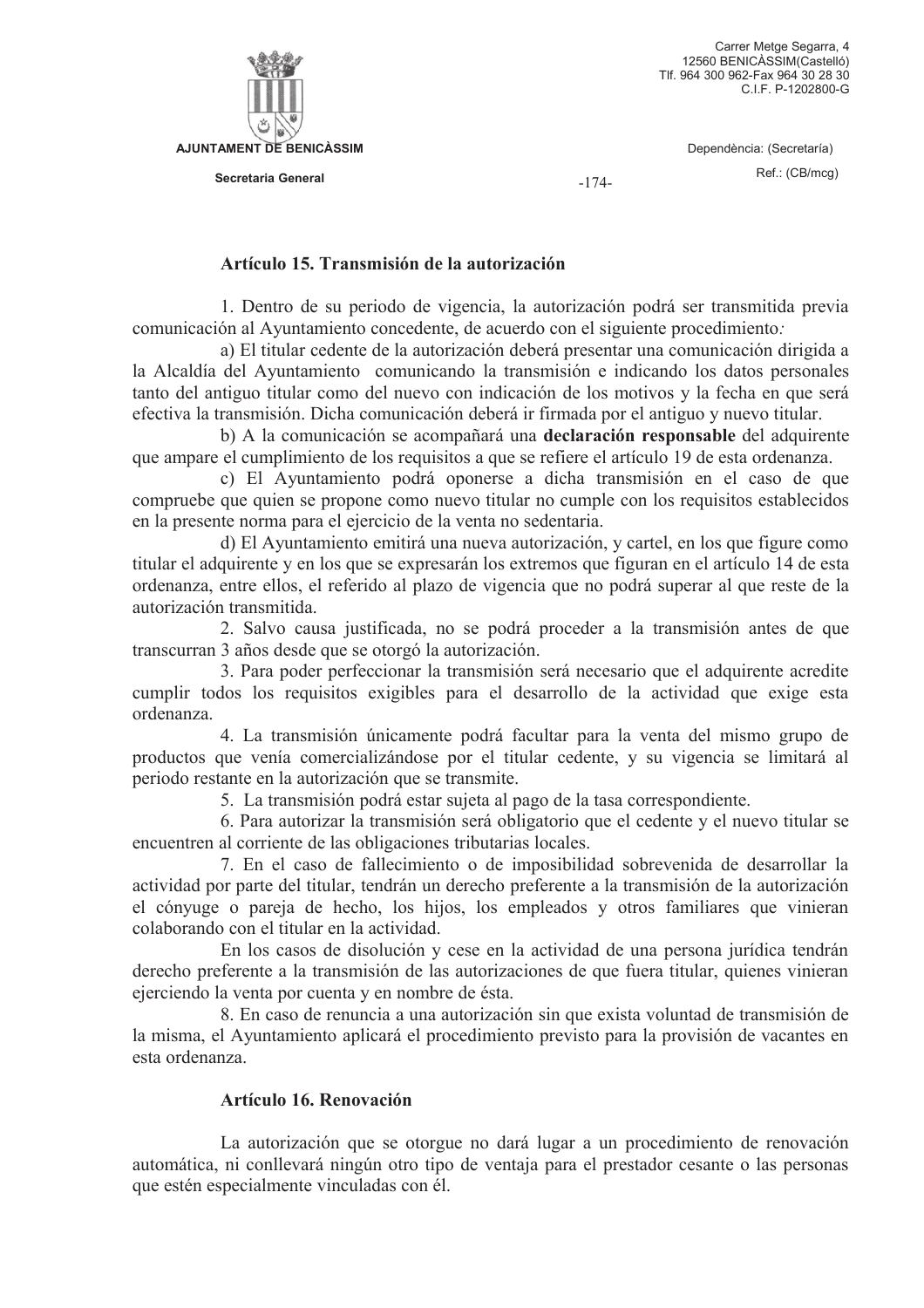

 $-175-$ 

### Artículo 17. Capacidad de comprobación de la administración

El Ayuntamiento podrá comprobar e inspeccionar, en todo momento, los hechos, actividades, transmisiones y demás circunstancias de la autorización concedida, notificando, en su caso, a los órganos autonómicos de defensa de la competencia de la Comunitat Valenciana, los hechos de los que tengan conocimiento en el ejercicio de sus funciones que puedan constituir infracción a la legislación de defensa de la competencia.

También podrá comprobar, en cualquier momento, si las personas autorizadas mantienen en vigor los requisitos que se les requirieron en el momento de la autorización.

### Artículo 18. Extinción

1. La autorización municipal para el ejercicio de la venta no sedentaria se extinguirá, sin que cause derecho a indemnización alguna, por las siguientes causas:

a) Término del plazo para que se otorgó.

b) Renuncia expresa del titular.

c) No presentar al órgano municipal competente, en el plazo de 10 días, los documentos acreditativos de los datos aportados con la solicitud de la autorización o en la declaración responsable.

d) Por revocación cuando desaparezcan las circunstancias que dieron lugar a su otorgamiento o por incumplimiento de los requisitos o de sus obligaciones, en los supuestos y con los procedimientos previstos en esta ordenanza, sin que ello origine derecho a indemnización o compensación de ningún tipo.

e) Por fallecimiento o disolución de la persona jurídica titular, sin perjuicio de su posibilidad de transmisión.

f) Por impago de la tasa a la que esté obligado en los términos que establezca la Ordenanza fiscal correspondiente.

g) Como consecuencia de la imposición de cualquier sanción que conlleve la extinción de la autorización.

2. Las autorizaciones que se extingan por algunas de las causas señaladas podrán ser amortizadas o pasar a ser consideradas vacantes, en este último caso podrán ser cubiertas por el procedimiento establecido previsto en el Capítulo IV de esta ordenanza.

3. En los casos en que a un titular se le extinga la autorización por revocación o sanción, no se le podrá conceder una nueva autorización hasta transcurridos un mínimo de 3 años desde dicha extinción.

# **CAPÍTILO IV**

## PROCEDIMIENTO DE AUTORIZACIÓN

### Artículo 19. Solicitud

1. La solicitud de autorización para el ejercicio de la venta no sedentaria en el "Mercat del Dijous" se realizará según modelo normalizado que consta en el Anexo a esta ordenanza, el cual podrá modificarse por resolución de la Alcaldía.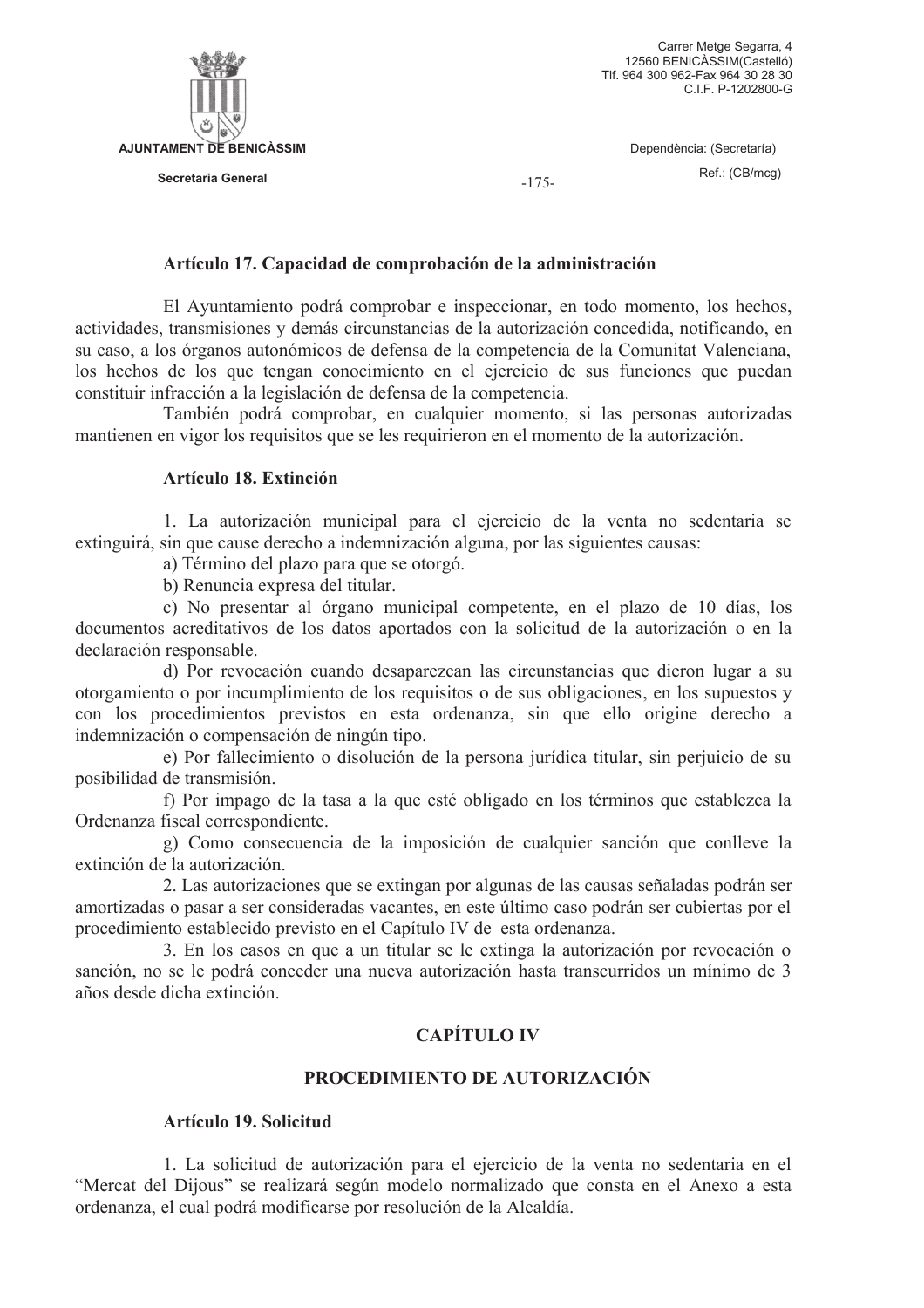

 $-176-$ 

El impreso normalizado de solicitud estará disponible en el Ayuntamiento de Benicàssim y en la página web municipal (www.benicassim.es).

2. En la solicitud se harán constar los siguientes datos:

· Nombre, apellidos y DNI del solicitante si es persona física (en caso de extranjeros, permiso de residencia y trabajo o pasaporte), o la denominación social y CIF y los datos del representante debidamente apoderado, si es persona jurídica.

- Domicilio
- Teléfono de contacto
- Correo electrónico, en su caso
- Los productos a comercializar

3. A la solicitud se deberá acompañar la siguiente **documentación**:

3.1) DNI del solicitante (en caso de extranjeros, permiso de residencia y trabajo o

pasaporte)

3.1.a) En caso de que la solicitud sea formulada por una **persona jurídica** deberá

presentar:

• CIF de la entidad

· Escritura de constitución de la entidad, inscrita en el Registro Mercantil (en el caso de sociedades mercantiles)

• DNI del representante legal de la entidad

3.1.b) Si la persona jurídica solicitante es una Cooperativa, deberá aportar además:

• Certificado que acredite estar inscrita en el Registro de Cooperativas correspondiente.

• Estatutos de la Cooperativa

3.2) Fotografía actualizada en color, tipo carné del titular de la parada y de las personas que vayan a ejercer la venta.

3.3) En el caso de ejercer la venta en camiones o remolques tienda deberá aportar:

• La documentación del vehículo

• Fotografía del vehículo

3.4) Declaración responsable firmada por el interesado que manifieste, al menos los siguientes extremos:

a) El cumplimiento de los requisitos establecidos para el ejercicio de la venta no sedentaria y de las condiciones para la comercialización de los productos que se pretendan ofertar, en los términos establecidos en el artículo 7 del Decreto 65/2012, de 20 de abril del Consell o norma que le sustituya, por el que se regula la venta no sedentaria en la Comunitat Valenciana y en esta ordenanza.

b) Estar en posesión, a partir del inicio de la actividad, de la siguiente documentación y aportarla al Ayuntamiento:

b.1) Encontrarse dado de alta en el epígrafe o epígrafes del Impuesto de Actividades Económicas y certificado de estar al corriente de sus obligaciones tributarias con la Agencia Tributaria. A estos efectos, la vigencia de la documentación será de 1 mes.

b.2) Documentación acreditativa de estar en situación de alta o asimilada en el régimen correspondiente de la Seguridad Social. Deberá acreditarlo con la presentación del recibo de autónomo del mes anterior o en caso de haberse dado de alta en el mes de la solicitud, aportar el justificante de alta.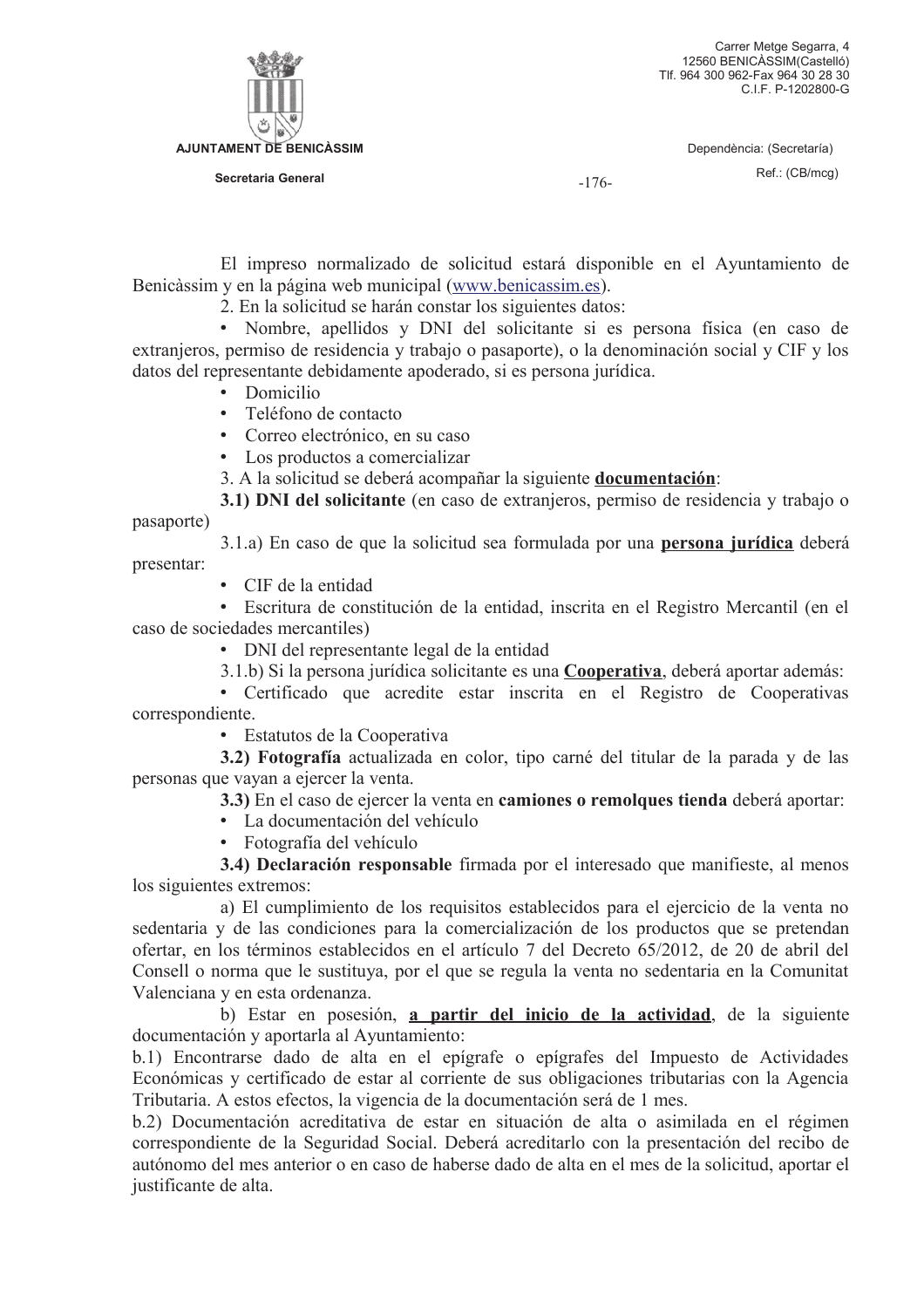

 $-177-$ 

Asimismo, deberá acreditar estar al corriente de pago de las cuotas. A estos efectos, la vigencia de la documentación será de 1 mes

b.3) Documentación acreditativa de estar al corriente de las obligaciones tributarias con el Ayuntamiento de Benicàssim.

b.4) Póliza y recibo pagado del seguro de responsabilidad civil que preste cobertura no inferior a  $20.000 \in \mathbb{C}$  que cubra los daños que puedan producirse con ocasión de la prestación del servicio y con el compromiso de tenerla vigente durante el tiempo que dura la autorización.

# b.5) En el supuesto de **productos alimenticios** además:

· Justificante de formación en manipulación de alimentos

· Memoria explicativa relativa al acondicionamiento y presentación de los productos e instalaciones que pretendan utilizarse para la venta y su adecuación a las reglamentaciones técnico-sanitarias y demás normas aplicables (este requisito no será necesario para la venta de frutas y verduras)

b.6) En el supuesto de que, además del titular, existan personas que vayan a ejercer la venta en la parada:

· Si son empleados por cuenta ajena:

- DNI (en caso de extranieros, permiso de residencia y trabajo o pasaporte)
- Contrato de trabajo

- Documentos de cotización a la Seguridad Social del mes anterior al de la solicitud (TC1 y TC2), donde deberán figurar el/los empleado/s que ejercen la venta o en caso de haber sido dados de alta en el mes de la solicitud, deberán aportar el justificante de alta en la Seguridad Social.

- · Si son autónomos colaboradores del titular:
- DNI (en caso de extranjeros, permiso de residencia y trabajo o pasaporte)

- Documentación acreditativa de estar de alta en la Seguridad Social como autónomo colaborador del titular de la parada y al corriente de pago de las cuotas. A estos efectos, la vigencia de la documentación será de 1 mes.

- Recibo de autónomo del mes anterior al de la solicitud

b.7) No obstante, por lo que respecta al alta en el epígrafe o epígrafes del Impuesto de Actividades Económicas y certificado de estar al corriente de sus obligaciones tributarias con la Agencia Tributaria y de las cuotas a la Seguridad Social, deberá acreditarse bien por el mismo solicitante o bien mediante autorización al Ayuntamiento para que éste verifique su cumplimiento.

c) Mantener su cumplimiento durante el plazo de vigencia de la autorización.

3.5) Méritos objeto de evaluación de acuerdo con lo establecido en el art. 25 de esta ordenanza

# Artículo 20. Procedimiento de selección para la adjudicación de un puesto y para el cambio de puesto

1. En los casos en que se produzcan vacantes, los titulares, del mismo grupo de productos, con autorización en vigor en el mismo mercado y periodo, podrán solicitar el cambio de puesto, renunciando al actual que pasará a tener la condición de vacante y será cubierto por el procedimiento previsto en esta ordenanza.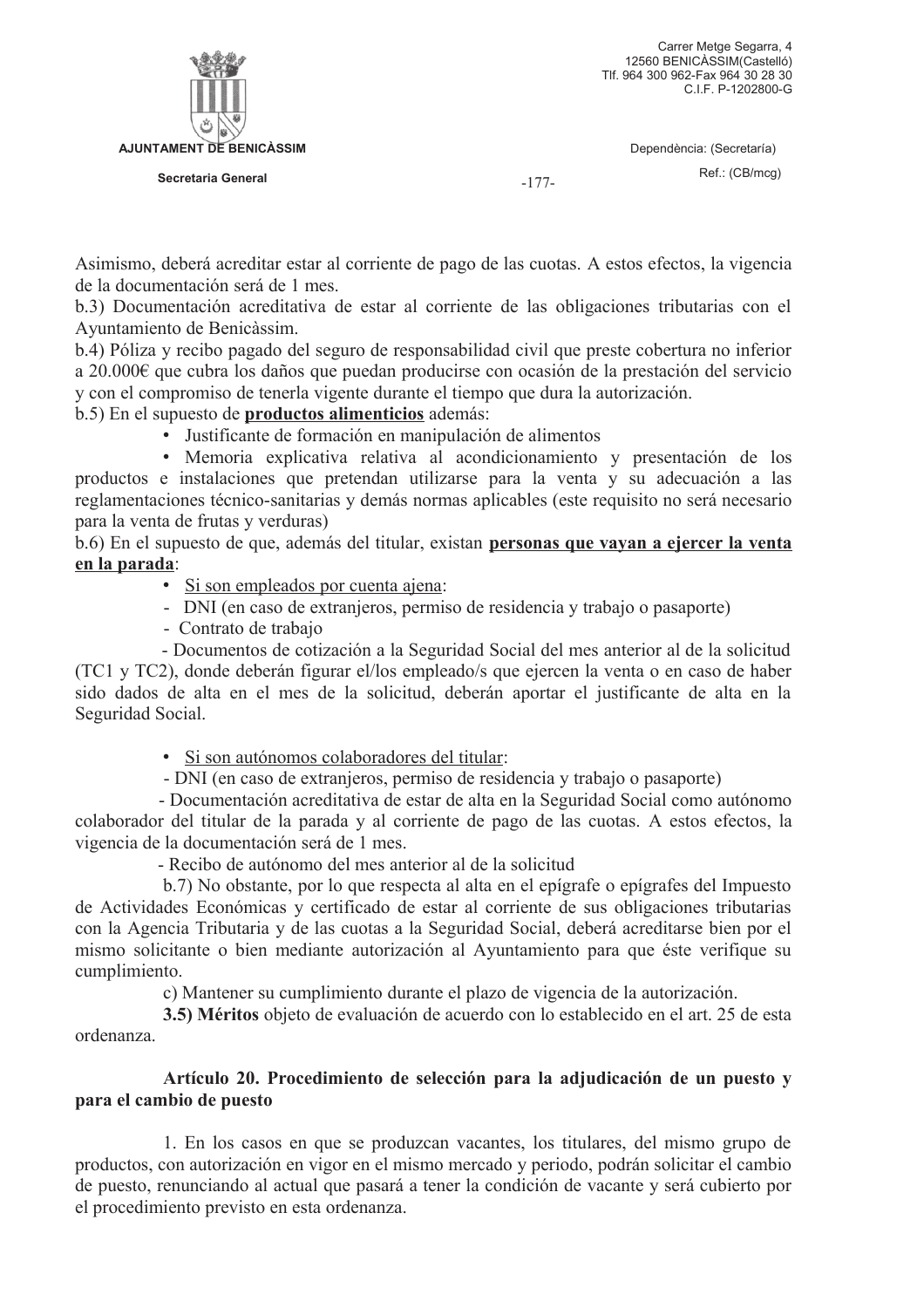

 $-178-$ 

2. Quienes resulten, como consecuencia de este procedimiento, adjudicatarios de un nuevo puesto, se entenderá que renuncian a los puestos que con anterioridad tenían, no pudiendo reiterar la petición de cambio de situación en el mismo período. La duración será la que le restaba en su anterior autorización.

3. Las nuevas autorizaciones para el ejercicio de la venta no sedentaria, así como las autorizaciones municipales de cambio de puesto, del mismo grupo de productos se otorgarán mediante concurrencia competitiva de acuerdo con la aplicación del baremo contemplado en el artículo 25 de esta ordenanza y atendiendo a los méritos debidamente acreditados por los solicitantes, en tiempo y forma.

4. El otorgamiento de nuevas autorizaciones para la práctica de venta no sedentaria y para las autorizaciones de cambio de puesto, se hará de acuerdo con el siguiente procedimiento:

a) Para cada una de las modalidades y formatos de venta autorizadas en este término municipal, el Ayuntamiento, durante el mes de enero y julio de cada año, hará pública, en su tablón de anuncios y en la página web municipal (www.benicassim.es), la oferta de puestos vacantes de venta no sedentaria, para el periodo a que se refieran las autorizaciones a otorgar.

En ningún caso la oferta podrá contener un número de puestos de venta superior a los permitidos por la presente ordenanza para cada una de las modalidades contempladas.

b) A partir del día siguiente a la publicación de la oferta y hasta el último día hábil del mes de febrero y del mes de agosto, los interesados deberán presentar sus solicitudes de autorización o de cambio de puesto, en el caso de que ya sean titulares de un puesto, según modelos normalizados en esta ordenanza, junto con la documentación correspondiente en el Servicio de Información Ciudadana (SIC) del Ayuntamiento o en la forma establecida en el art 38.4 de la Ley 30/1992, de 26 de noviembre, de Régimen Jurídico de las Administraciones Públicas y del Procedimiento Administrativo Común (LRJAP y PAC).

c) En el caso de que la solicitud de autorización de venta no sedentaria fuera para productos alimenticios (excepto frutas y verduras), será requisito necesario para el otorgamiento de la autorización, el previo informe favorable del Técnico de Sanidad y Consumo, que deberá determinar si el producto o productos a vender, su acondicionamiento y presentación, así como las instalaciones que pretenden utilizarse para la venta se ajustan a las reglamentaciones técnico-sanitarias y demás normativa.

d) Durante los primeros 15 días del mes de marzo y del mes de septiembre, el Ayuntamiento hará pública en el Tablón de Anuncios y en la página web municipal (www.benicassim.es) la relación de solicitantes, tanto de un nuevo puesto como de un cambio de puesto, especificando los datos o documentos a subsanar.

El plazo para subsanar los defectos indicados será, desde el día siguiente al de la publicación hasta el último día hábil de marzo y de septiembre. Asimismo, este plazo será común para subsanar la documentación relativa a los méritos aportados.

e) Una vez subsanadas las solicitudes, se procederá a establecer un orden de prelación conforme a la puntuación que resulte de aplicación del baremo al que se refiere el artículo 25 en función de los méritos que el solicitante haya acreditado adecuadamente.

f) Dentro del mes de abril y del mes de octubre, el Ayuntamiento publicará en el Tablón de Anuncios y en la página web municipal (www.benicassim.es), la autorización de los cambios de puesto y relacionará los puestos vacantes existentes tras dicha adjudicación. Asimismo,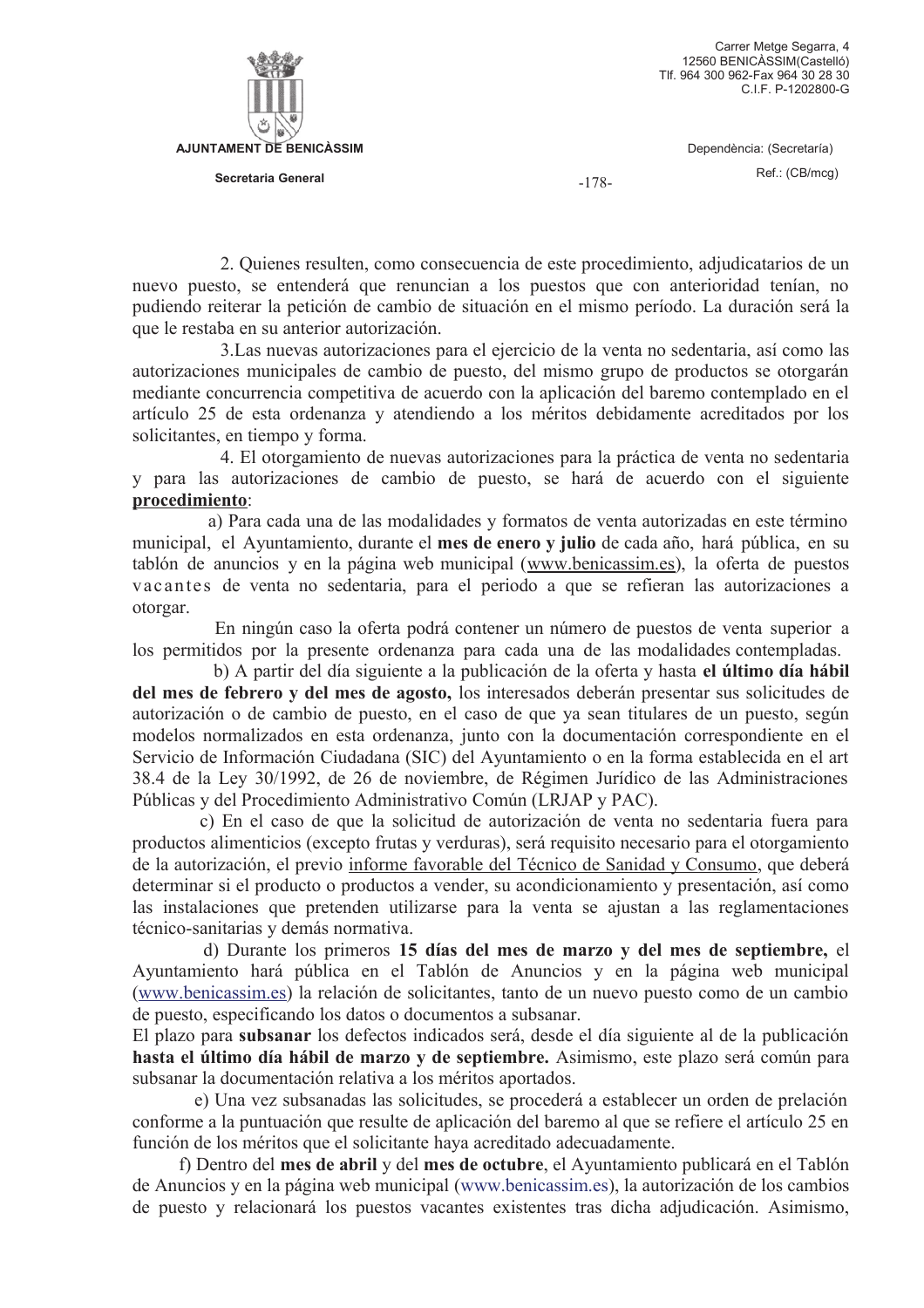

 $-179-$ 

publicará la relación de los nuevos adjudicatarios y establecerá el orden de prelación conforme

a la puntuación obtenida tras la aplicación del baremo de méritos establecidos en el art. 25 de esta ordenanza, para que éstos se personen en el Ayuntamiento, en el plazo de 10 días a partir del día siguiente a la publicación, para elegir, por orden de puntuación, el puesto que deseen ocupar y aportar la documentación que justifique la veracidad de los datos relacionados en la declaración responsable.

En caso de no personarse en el Ayuntamiento en el plazo indicado, se les tendrá por desistidos de su petición.

Finalizado dicho plazo, el Ayuntamiento dictará la resolución y autorizará la ocupación de los puestos a los nuevos adjudicatarios.

g) En cualquier caso, el plazo para resolver y notificar será de tres meses desde que se abrió el plazo para la presentación de las solicitudes y en el caso de no haber resuelto, el silencio será negativo, sin periuicio de la obligación de resolver.

Serán válidas las notificaciones efectuadas en el puesto adjudicado del "mercat del dijous", tanto si se realiza al titular del puesto como al empleado de éste.

h) El otorgamiento de autorizaciones para la venta no sedentaria se hará público para general conocimiento mediante edicto que se expondrá en el Tablón de Anuncios del Ayuntamiento y se publicará en la página web municipal (www.benicassim.es) por período no inferior a 20 días desde que se dicte la resolución, sin perjuicio de su notificación a los interesados.

i) Las autorizaciones tendrán efecto a partir del 1 de enero y del 1 julio correspondiente.

i) Contra las resoluciones que adjudiquen las autorizaciones de venta no sedentaria se podrán interponer los recursos previstos en la LRJAP y PAC y en la Ley 29/1998, de 13 de julio, reguladora de la Jurisdicción Contencioso-Administrativa.

# Art. 21 Procedimiento de selección para un puesto temporal

Cuando existan puestos vacantes, el Ayuntamiento podrá cubrirlas temporalmente de acuerdo con el siguiente procedimiento:

Los interesados en ocupar un puesto temporalmente, deberán solicitarlo con un mínimo de 7 días naturales de antelación y un máximo de 1 mes a la fecha que se pretenda ocupar el puesto, adjuntando a su solicitud toda la documentación establecida en el artículo 19 de esta ordenanza, así como el justificante del ingreso de la tasa correspondiente.

El plazo mínimo para ocupar un puesto temporalmente será de 4 semanas y como máximo hasta la finalización del semestre del año natural de la solicitud.

Los solicitantes deberán estar al corriente de las obligaciones tributarias locales, a cuvo efecto se comprobará de oficio.

Se adjudicarán los puestos vacantes a los interesados que, por orden de presentación de solicitudes, acompañen la documentación necesaria y hayan abonado las tasas correspondientes.

No se adjudicarán los puestos que no estén ocupados por ausencia de su titular.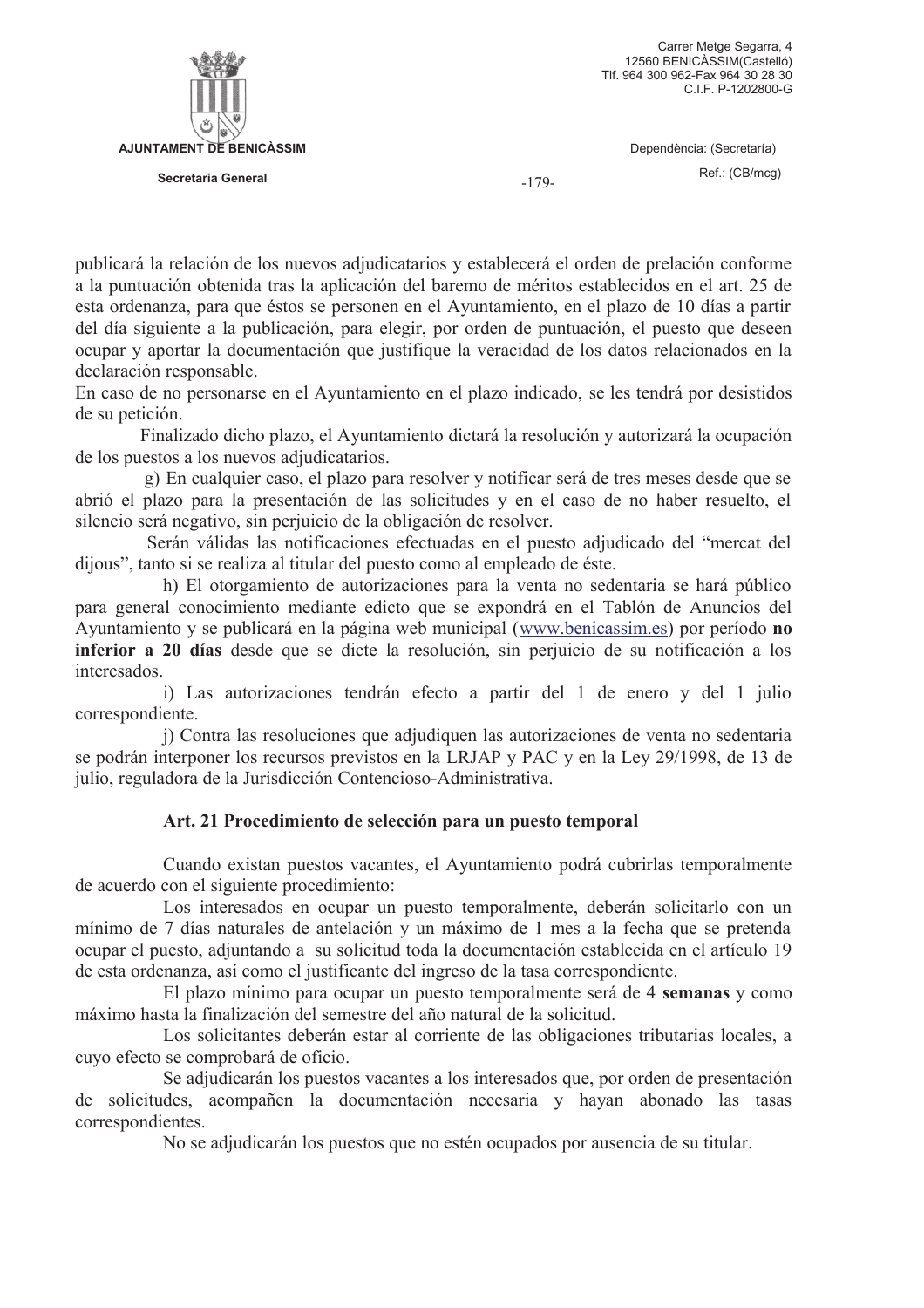

Secretaria General

Dependència: (Secretaría) Ref.: (CB/mcg)

 $-180-$ 

#### Artículo 22. Permuta de las autorizaciones

Durante el período anual de vigencia de las autorizaciones concedidas, previa tramitación del correspondiente expediente de autorización municipal, se podrán efectuar permutas de puestos de venta del mismo grupo de productos entre los titulares.

La solicitud firmada por los dos interesados deberá presentarse en el Servicio de Información Ciudadana (SIC) del Ayuntamiento o en la forma establecida en el art 38.4 de la LRJAP y PAC y deberán acreditar estar al corriente en el pago de la tasa correspondiente a cada uno de los puestos.

Estas permutas se autorizarán mediante resolución de la Alcaldía y tendrán efectos desde el día 1 de enero o desde el 1 de julio de cada año.

La solicitud deberá presentarse con una antelación mínima de 1 mes antes del inicio del semestre correspondiente.

El plazo para resolver y notificar será de tres meses desde la presentación de las solicitudes y en el caso de no haber resuelto, el silencio será negativo, sin perjuicio de la obligación de resolver.

#### Artículo 23. Organización y distribución de puestos

El Ayuntamiento, en la propia resolución de otorgamiento de las autorizaciones, distribuirá los puestos en función de la preferencia de los solicitantes y el orden de puntuación previsto en el artículo 25.

### Artículo 24. Contenido de las autorizaciones

La autorización deberá especificará en todo caso:

a) Nombre y apellidos o razón social, domicilio y DNI del titular y de las personas autorizadas para la venta o de las personas que pueden hacer uso de la autorización si el titular es una persona jurídica, así como fotos recientes de los mismos.

b) La modalidad de comercio no sedentario autorizado.

c) Identificación del puesto asignado.

d) La relación de productos que puedan ser objeto de venta.

e) Superficie de ocupación autorizada y, en su caso, características de la instalación.

f) En su caso, marca modelo y matrícula del vehículo autorizado. (Cualquier cambio en este apartado deberá comunicarse al Avuntamiento para actualizar la autorización).

g) Periodo de validez de la autorización.

### Artículo 25. Baremo de méritos

1. Para el desarrollo del procedimiento para el otorgamiento de las autorizaciones, en régimen de concurrencia competitiva, y dado el número limitado de autorizaciones de venta no sedentaria que se instaura, a efectos de establecer el orden de prelación entre las solicitudes admitidas a trámite, se tendrán en cuenta, los siguientes aspectos: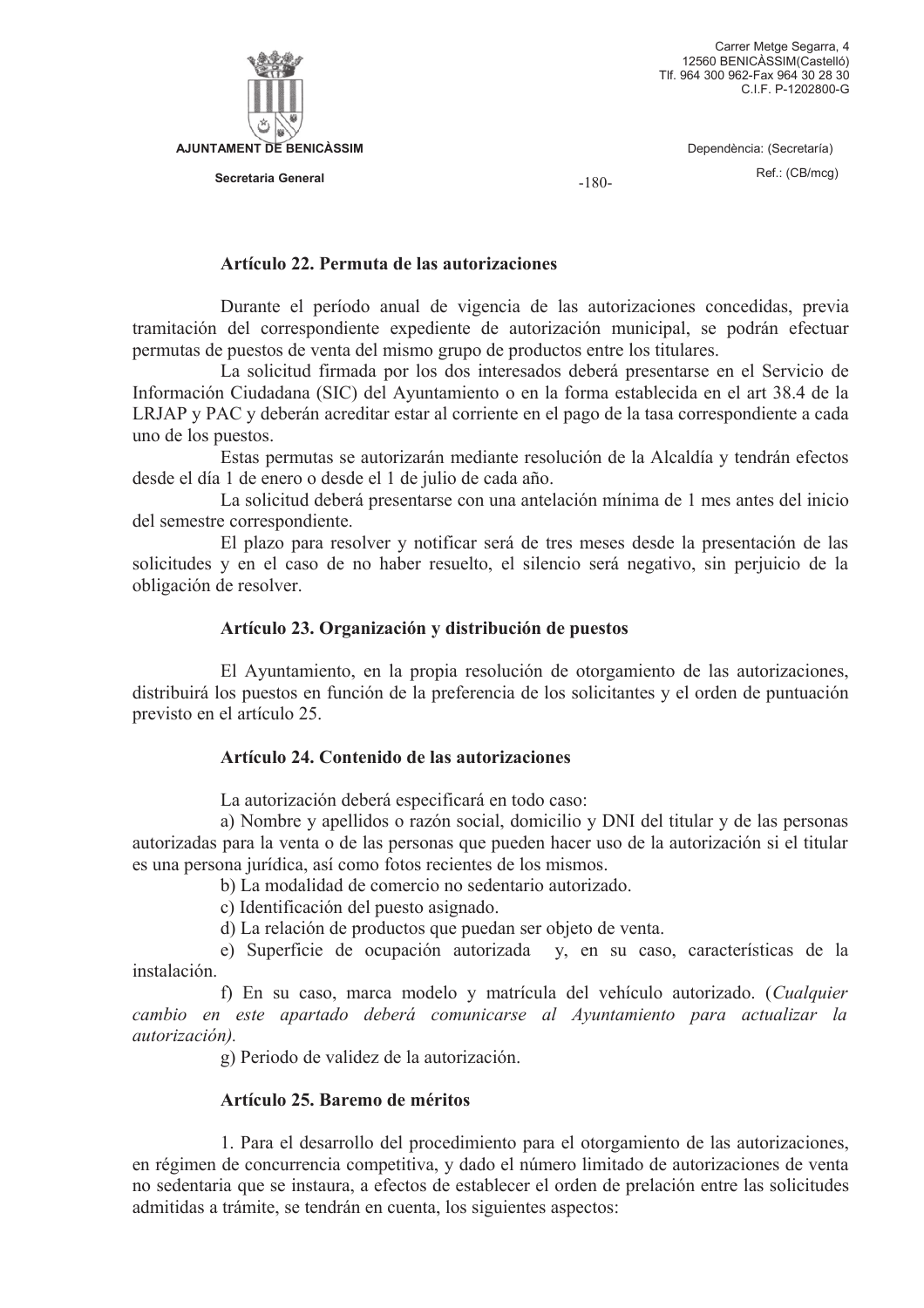a) La experiencia demostrada en el ejercicio de la profesión que asegure la correcta prestación de la actividad comercial, que podrá acreditarse, entre otros modos, mediante certificados emitidos por otros ayuntamientos donde se haya ejercido la venta: 1 punto por año, hasta un máximo de 6 puntos.

b) Discapacidad del solicitante en grado igual o superior al 33 por 100, acreditada por el órgano competente y siempre que acredite la compatibilidad para el ejercicio de la actividad: 3 puntos.

c) Por cada hijo, que esté a su cargo:

c.1) Con grado de discapacidad igual o superior al 33 por 100, acreditada por el órgano competente: 2 puntos.

c.2) Por cada hijo menor de edad: 1 punto.

d) La garantía en la información del origen y la trazabilidad de los artículos a la venta: Hasta un máximo de 2 puntos.

e) El proyecto de instalaciones desmontables adecuadas, funcional y estéticamente, al ejercicio de la venta: Hasta un máximo de 2 puntos.

f) La innovación, adecuación o complementariedad de la oferta de venta que se pretende ejercer (productos típicos de la zona que por su presentación, envasado, etiquetado, contenido, etc. supongan un atractivo turístico): Hasta un máximo de 2 puntos.

g) Acreditación de formación específica mediante la asistencia a cursos o jornadas relativas al desarrollo de la actividad comercial o a la defensa y protección de los derechos de los consumidores en los que hayan participado administraciones públicas, universidades, cámaras de comercio u otros organismos oficiales, o bien estén avalados por los mismos (no puntuará el justificante de formación en manipulación de alimentos): Hasta un máximo de 2 puntos.

h) La incorporación a códigos de conducta o sistemas de calidad aplicables al ejercicio de la venta: Hasta un máximo de 2 puntos.

i) La adopción de compromisos de responsabilidad social y de defensa de los consumidores, como la adhesión a la Junta Arbitral de Consumo de la Generalitat o la venta de productos ecológicos: Hasta un máximo de 2 puntos.

j) No haber sido sancionado en firme por infracciones graves o muy graves cometidas en el ejercicio de la venta no sedentaria, en este municipio, durante los tres años anteriores a la solicitud: 2 puntos.

En caso de empate se atenderá sucesivamente por orden correlativo, empezando por el apartado a) y finalizando por el apartado j), y si continuara el empate éste se resolverá por orden de presentación de solicitudes registradas, a estos efectos, en el Servicio de Información Ciudadana (SIC) del Ayuntamiento.

2. Los méritos deberán acreditarse mediante la presentación de los documentos originales y fotocopias o debidamente compulsados.

3. En caso de las personas jurídicas se valorarán los méritos del titular designado para ejercer la venta.

4. La baremación de los méritos se efectuará por una Comisión de Valoración integrada por los siguientes miembros:

· El Jefe de Servicios Públicos o la Jefa de Negociado de Servicios Públicos

· El Técnico de Sanidad y Consumo o el Agente de Empleo y Desarrollo Local

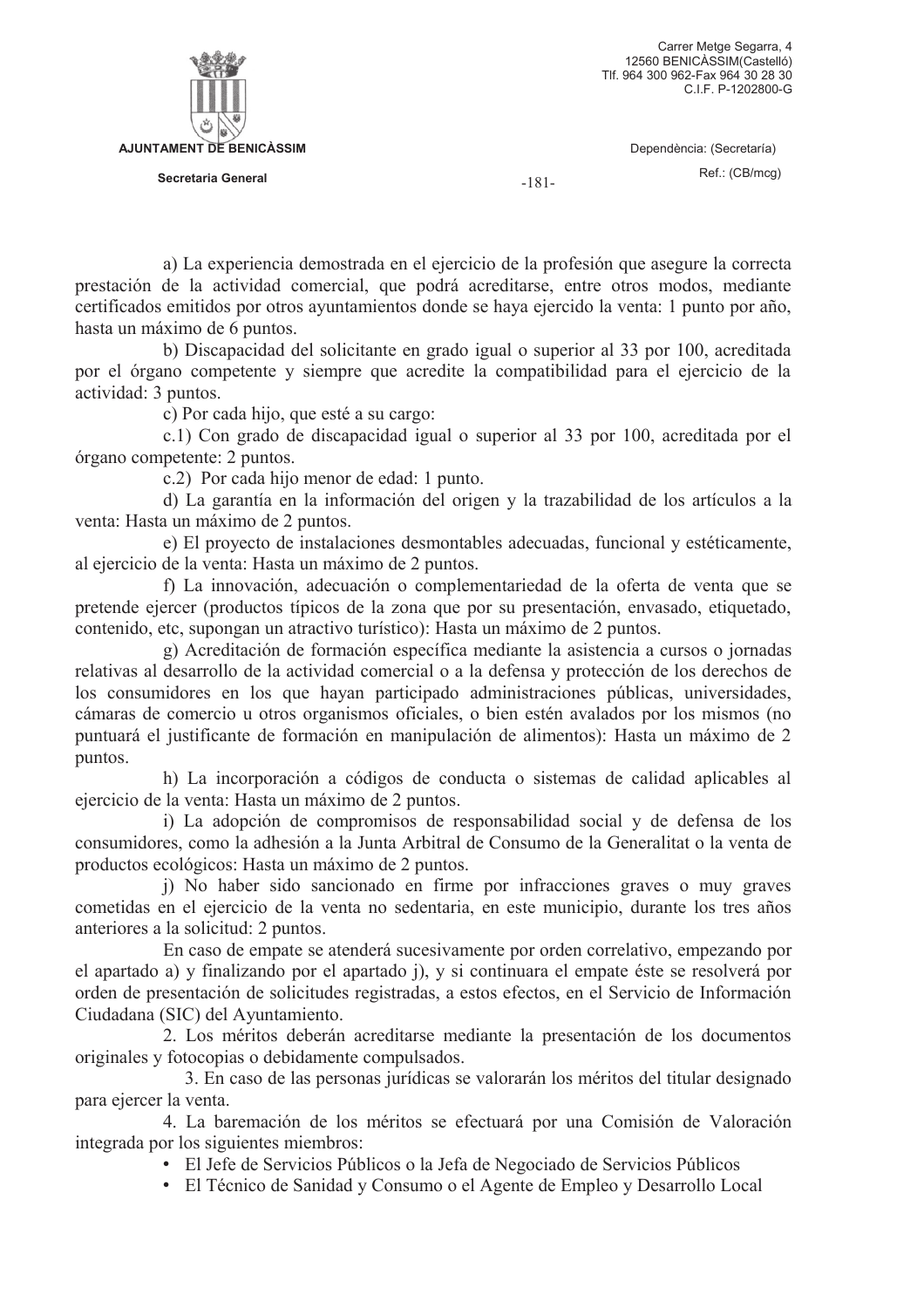

 $-182-$ 

• La Auxiliar Administrativa de Servicios Públicos o el Auxiliar Administrativo de la Brigada de Obras y Servicios.

## **CAPITULO V**

# **REGISTRO DE VENDEDORES NO SEDENTARIOS**

### Artículo 26. Registro municipal

1. El Ayuntamiento creará y mantendrá un registro municipal de comerciantes de venta no sedentaria autorizados en los mercados periódicos que se celebren en este municipio, en el que efectuará la inscripción de oficio de los vendedores en el momento del otorgamiento de la autorización o de su transmisión, partiendo de los datos contenidos en la declaración responsable y en la instancia de solicitud.

En dicho registro deberán constar, como mínimo, los siguientes datos:

a) Nombre y apellidos o razón social, domicilio y DNI del titular y de las personas autorizadas para la venta o de las personas que pueden hacer uso de la autorización si el titular es una persona jurídica

b) Periodo de validez de la autorización

c) Denominación del mercado de venta no sedentaria para el que se está autorizado o lugar de emplazamiento del puesto.

d) Identificación del puesto asignado

e) Superficie de ocupación autorizada y, en su caso, características de la instalación.

f) La relación de productos que puedan ser objeto de venta

2. Este Registro será público.

# **CAPITILO VI**

### **PUESTOS DE VENTA**

### Condiciones de los puestos y productos autorizados para la venta no sedentaria

### Artículo 27. Productos de venta en mercados de venta no sedentaria

1. Se autoriza en los mercados la venta no sedentaria los productos relacionados en el artículo 9 de esta ordenanza, siempre que se respete la propiedad industrial o intelectual.

2. En los mercados ocasionales no incluidos en la presente ordenanza, la resolución que los autorice fijará los productos cuya venta se permite.

3. Queda prohibida la venta no sedentaria de aquellos productos cuya normativa específica así lo establezca.

Como norma general queda prohibida la venta no sedentaria de productos alimenticios a excepción de los supuestos permitidos en esta ordenanza.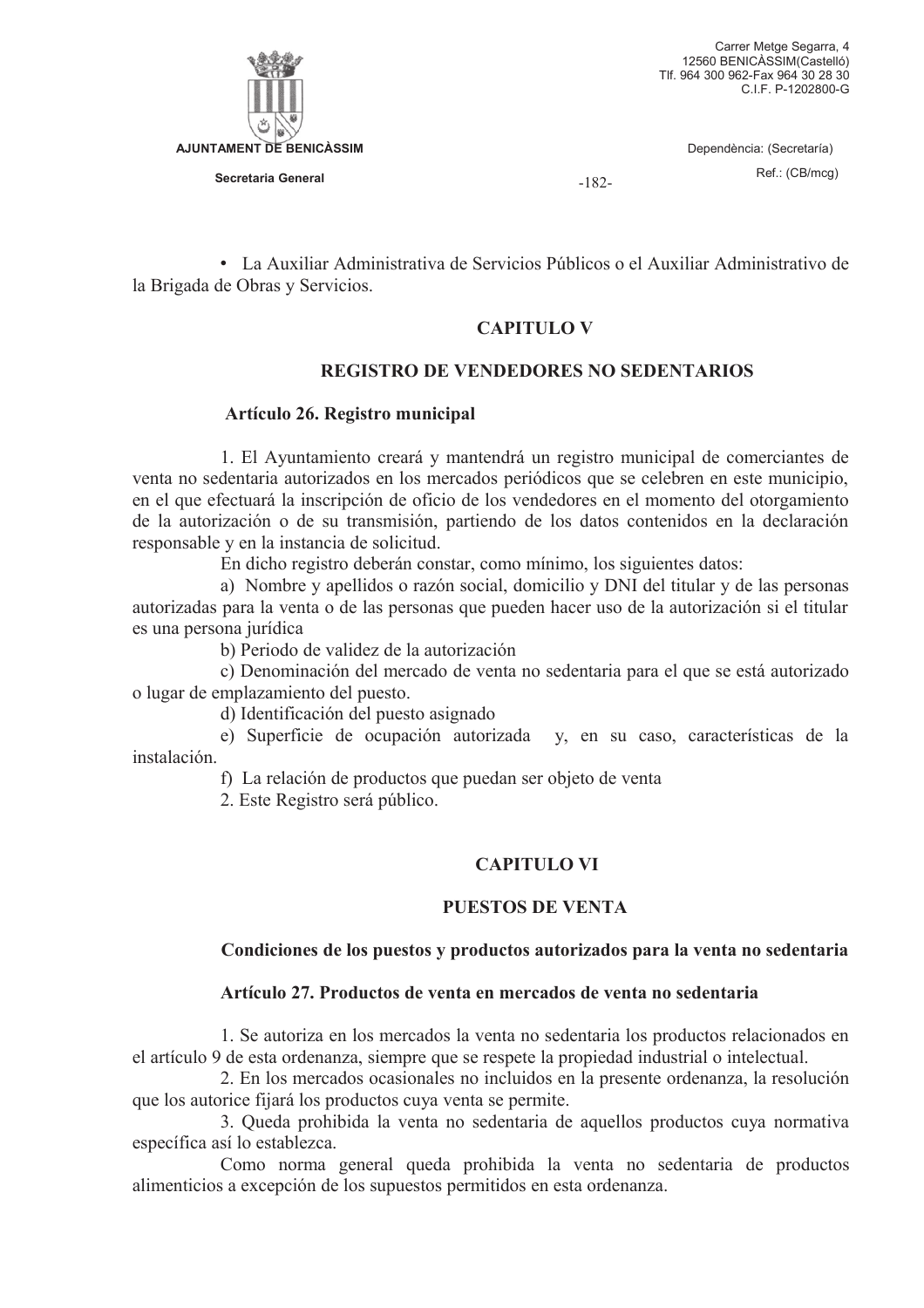

 $-183-$ 

4. El titular de una autorización para la venta no sedentaria de productos de alimentación y/o herbodietética deberá adicionalmente cumplir los requisitos impuestos por la normativa sanitaria que resulte de aplicación.

## Artículo 28. Condiciones de los puestos de venta en mercados de venta no sedentaria

1. El Ayuntamiento señalizará en los mercados la ubicación y perímetros de los puestos.

Las dimensiones físicas de las paradas del "mercat del dijous" tendrán un mínimo de 5 metros lineales, por 3 metros de profundidad y 2,5 metros de altura y nunca podrán exceder de 8 metros lineales, por 3 metros de profundidad y 2,5 metros de altura.

2. Las medidas de mayor o menor amplitud de los módulos estarán condicionadas a las características de la vía pública en la que se instalen las paradas a fin de dar a aquéllos uniformidad y orden, y, en su caso, no se superen los límites establecidos en el apartado anterior

3. Los titulares de las autorizaciones deberán garantizar la seguridad y solidez de sus instalaciones teniendo en cuenta que en todo caso habrá de tratarse de instalaciones desmontables y de fácil transporte, adecuadas a este tipo de actividad.

4. En su caso, por decreto de Alcaldía, se podrá determinar y exigir, en la correspondiente autorización, condiciones de homogeneidad y estética comunes a todos los puestos de un determinado emplazamiento.

5. De cada modalidad de venta no sedentaria agrupada, el Ayuntamiento tendrá un plano a escala donde se reflejarán los puestos y dimensiones, sin periujcio de su modificación, en caso necesario, por la Alcaldía.

6. Los artículos de venta no deberán depositarse directamente en el suelo, salvo aquellos que se determinen expresamente o aquellas mercancías que por sus características no se pueda alterar su composición, higiene o aspecto. Tendrán esta consideración los artículos de cerámica, barro, madera, metal, etc.

# Artículo 29. Condiciones de los puestos de venta de productos alimenticios

1. Dado el carácter excepcional de la venta no sedentaria de productos alimenticios, además de las condiciones generales que en esta ordenanza se establecen para todos los puestos de venta, aquellos en los que se expendan productos alimenticios, deberán reunir las siguientes condiciones:

a) Sólo se ejercerá en los lugares que el Ayuntamiento señale.

b) Se realizará sobre bancadas móviles de forma que en todo caso se evite su contacto con el suelo.

c) Se cumplirán aquellos otros requisitos que para su venta exigían las normas de general cumplimiento o las autoridades sanitarias locales.

2. Cuando la venta de productos alimenticios se realice mediante camiones o remolques tienda, éstos deberán reunir las siguientes características:

a) Aislamiento térmico en paredes y techos.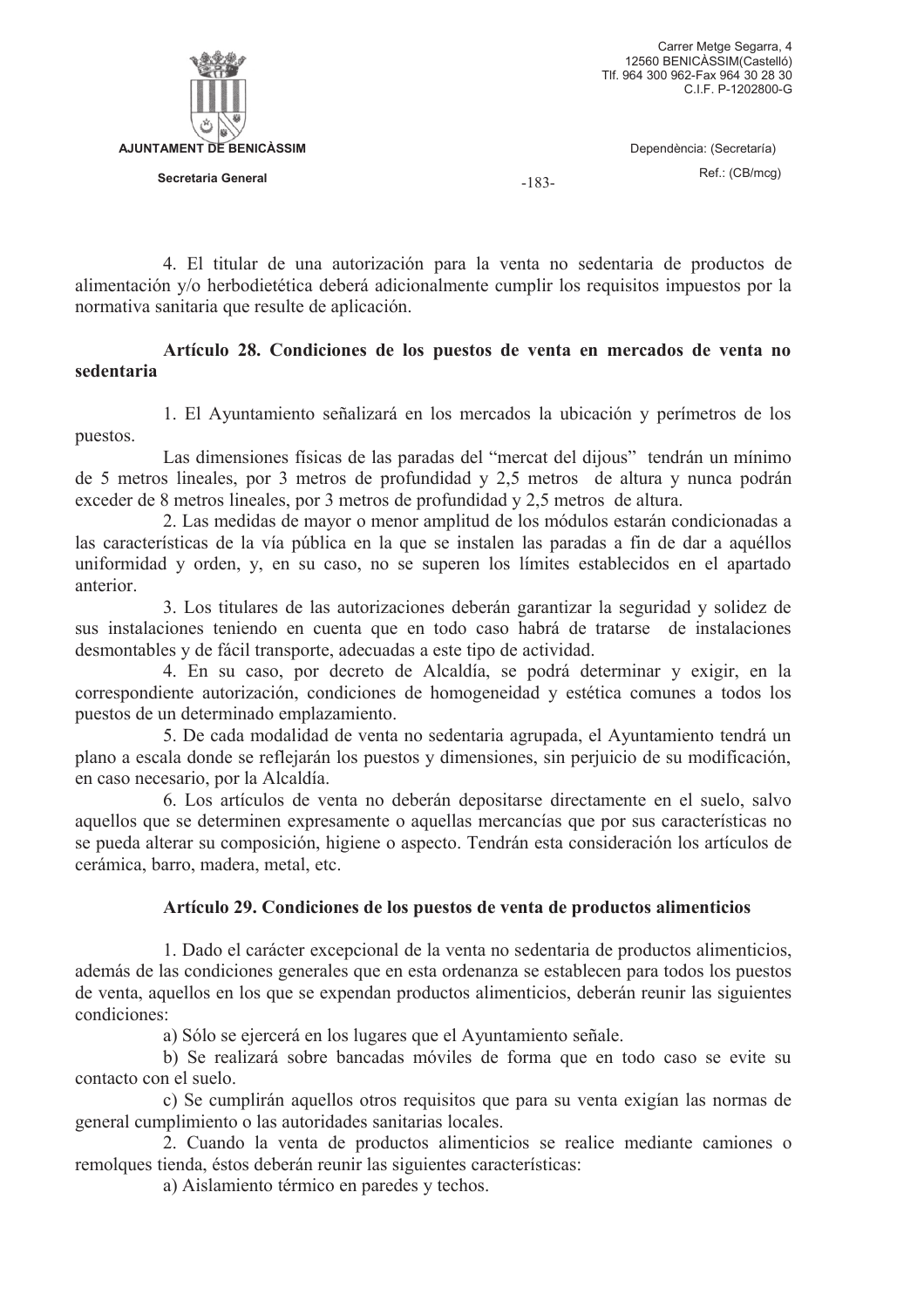

Secretaria General

Dependència: (Secretaría) Ref.: (CB/mcg)

 $-184-$ 

b) Elementos exteriores e interiores de material impermeable y de fácil limpieza, evitando ángulos y rincones en los que pueda acumularse suciedad.

c) Mostradores dotados de vitrinas y, en su caso, frigoríficos.

d) Disponibilidad de agua potable en cantidad suficiente.

e) Disponibilidad de depósitos de aguas residuales o, al menos de las debidas canalizaciones para su conducción a los desagües públicos.

f) Aquellas otras que para cada uno de los productos exigían las Reglamentaciones Técnico-Sanitarias correspondientes.

## **CAPÍTULO VII**

## RÉGIMEN DE ORGANIZACIÓN Y FUNCIONAMIENTO DE LOS **MERCADOS DE VENTA NO SEDENTARIA**

### Artículo 30. Régimen de organización y funcionamiento de los mercados

1. El horario de funcionamiento del mercado denominado "MERCAT DEL DIJOUS" es el establecido en el artículo 9 de esta ordenanza

2. Como norma general las labores de carga y descarga se desarrollarán fuera del citado horario y no podrán extenderse más allá de una hora, anterior y posterior, al horario del mercado

La Alcaldía, por causas de interés general, podrá modificar estos horarios.

3. Durante el horario de venta queda prohibida la circulación de vehículos en el interior del mercado.

4. Salvo disposición en contrario, los vehículos de los vendedores no podrán encontrarse en el interior del mercado ni junto al puesto de venta, debiendo estacionar en los sitios habilitados para ello. Se excepcionan de esta prohibición los llamados camiones-tienda.

5. Durante las operaciones de carga y descarga de mercancías los vehículos podrán estacionar en el interior del mercado por el tiempo imprescindible para realizarlas.

6. Los titulares de los puestos que a las 9 horas del día de celebración no hayan comparecido en el mercado, perderán el derecho a instalarse en el mismo durante dicho día.

7. Los titulares de las autorizaciones respetarán los perímetros y lugares para el ejercicio de la venta, que en ningún caso podrán situarse en los accesos de edificios de uso público, establecimientos comerciales o industriales. No podrán, asimismo, situarse de forma que impidan la visibilidad de sus escaparates o exposiciones, señales de tráfico u otros indicativos, ni podrán situarse en las confluencias de las calles.

Tampoco podrán instalarse en lugares que dificulten el acceso y la circulación, salvo en el caso de los mercados que se realizan en vías públicas cortadas al tráfico.

8. No se podrán expender mercaderías fuera del puesto asignado, ni obstaculizar la libre circulación de los pasillos entre paradas.

9. Los desperdicios, envases, envoltorios y demás residuos ocasionados como consecuencia del ejercicio de la actividad comercial, serán depositados en los contenedores situados en las inmediaciones de donde se celebran los mercados. La situación de estos contenedores no podrá ser alterada como consecuencia de la actividad de venta no sedentaria.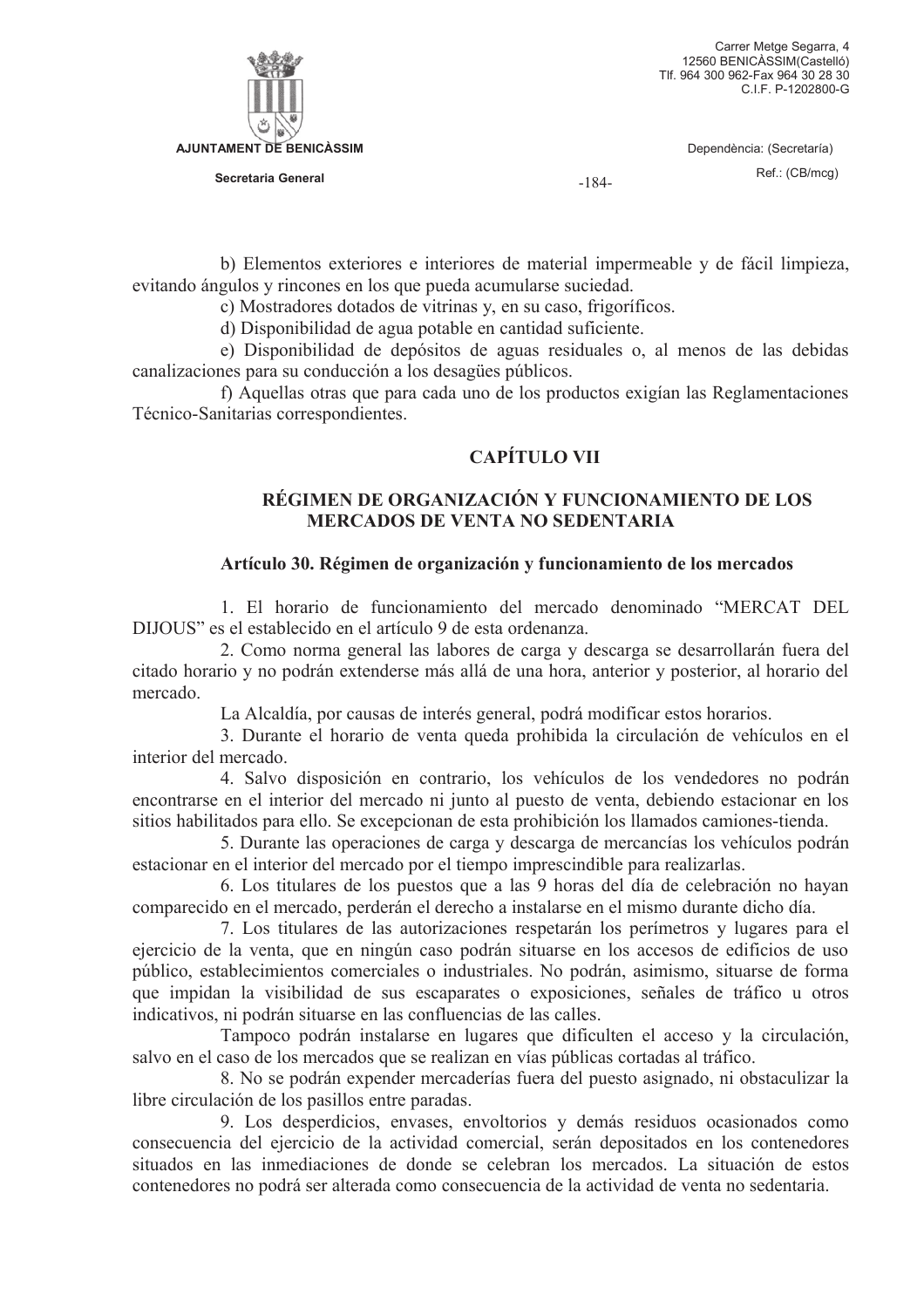

 $-185-$ 

10. Los titulares de las autorizaciones deberán mantener en buen estado de conservación las instalaciones del puesto. No se podrán alterar las condiciones del espacio donde desarrollan su actividad.

11. Los titulares de los puestos deberán reparar los desperfectos que puedan ocasionar en pavimento, arbolado, o mobiliario urbano de cualquier tipo.

12. No se permite la utilización de aparatos acústicos para vocear la oferta de mercaderías.

13. Los titulares de las correspondientes autorizaciones municipales quedan obligados a cumplir las órdenes que, en aplicación de esta ordenanza y legislación vigente en la materia, les den las autoridades o funcionarios municipales para el correcto funcionamiento de los mercados en que se autoriza la venta no sedentaria.

# **CAPITULO VIII:**

# **DERECHOS Y OBLIGACIONES DE LOS VENDEDORES**

## **Artículo 31. Derechos**

Los titulares de las autorizaciones municipales para el ejercicio de la venta no sedentaria en el "Mercat del Dijous" gozarán de los siguientes derechos:

a) Ocupar los puestos de venta no sedentaria para los que estén autorizados.

b) Ejercer pública y pacíficamente en el horario y condiciones marcadas en la autorización la actividad de la venta no sedentaria autorizada por el Ayuntamiento.

c) Recabar la debida protección de las autoridades locales para poder realizar su actividad.

d) Presentar las reclamaciones y sugerencias para el mejor funcionamiento de los mercados en los que se autoriza el ejercicio de la actividad.

e) Disfrutar de un periodo vacacional por año no superior a 4 semanas, es decir 4 jueves sin acudir al mercado, que deberá ser comunicado al Ayuntamiento con 15 días de antelación.

f) En el caso de supresión del mercado para el que se haya otorgado la autorización, el interesado tendrá un derecho preferente en la elección de un nuevo puesto en el mercado que le sustituva.

g) Aquellos otros que le confiera la legislación vigente.

# **Artículo 32. Obligaciones**

Los titulares de las autorizaciones municipales para el ejercicio de la venta no sedentaria en el "Mercat del Dijous" tendrán las siguientes obligaciones:

a) Cumplir, durante todo el tiempo de vigencia de la autorización, los requisitos que generaron el derecho a su otorgamiento.

b) Realizar la venta no sedentaria en puestos o instalaciones desmontables o vehículos que reúnan las condiciones marcadas en esta ordenanza, adecuadas al tipo de productos que se expendan.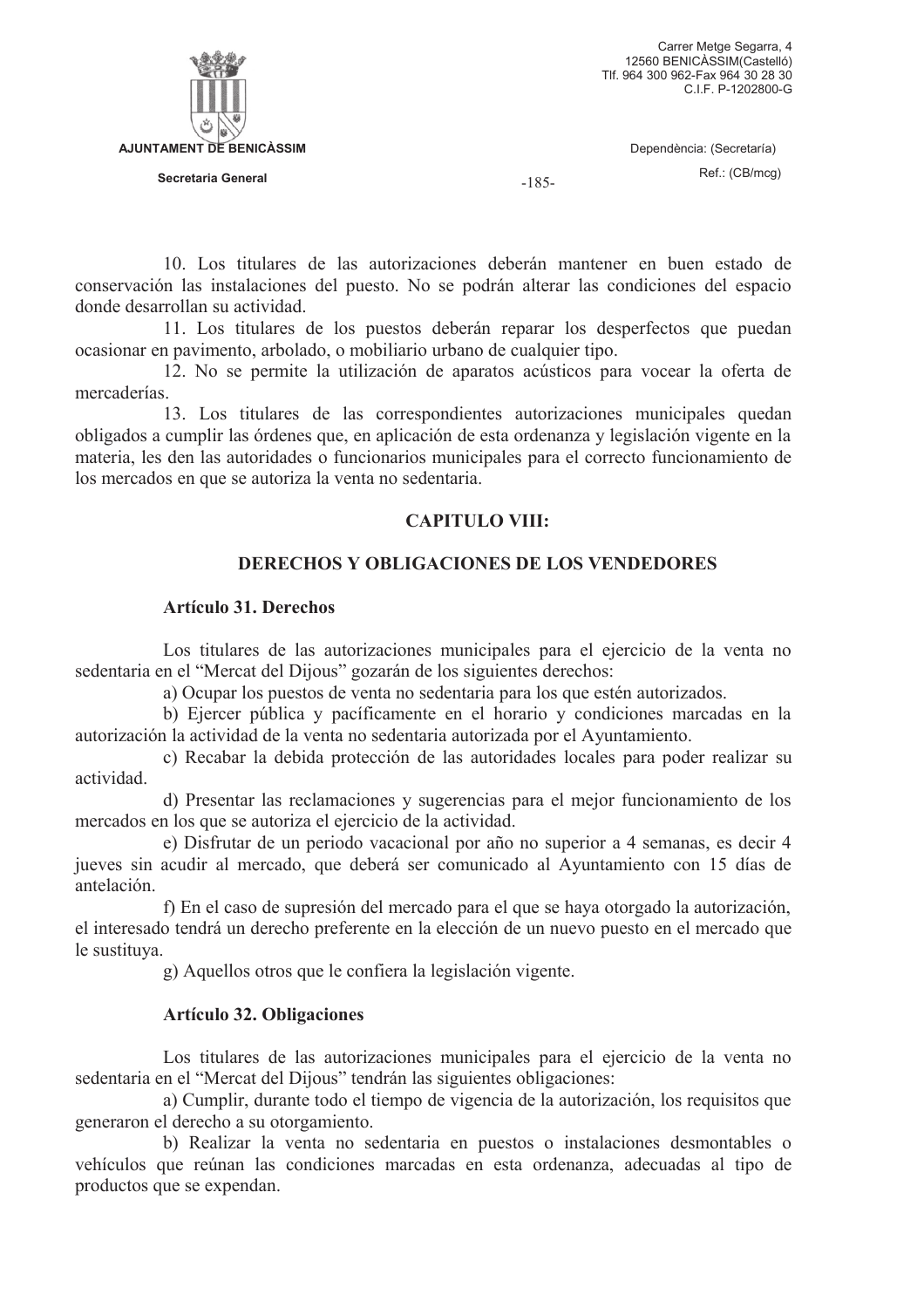



Secretaria General

 $-186-$ 

c) Exponer en un lugar visible del puesto de venta, la autorización municipal,

durante el tiempo en que desarrollen la actividad, en la forma y con los medios establecidos al efecto

d) Estar al corriente del pago de las tasas que sean de aplicación de conformidad con la correspondiente ordenanza fiscal.

e) Observar lo dispuesto por la normativa vigente en cada momento sobre el ejercicio del comercio, defensa de los consumidores y usuarios y normativa higiénico-sanitaria.

f) Disponer de las facturas y documentos que acrediten la procedencia de los productos objeto del comercio, y aportarlos en el plazo en que sean requeridos para ello, así como cumplir las normas de etiquetado de los mismos.

g) Disponer de carteles en los que se exponga de forma visible y legible los precios de venta de los productos ofertados.

h) Disponer en el lugar de venta de las preceptivas hojas de reclamaciones oficiales, anunciándolo de forma visible y legible.

i) Expedir tiques de compra o, en su caso, facturas a los clientes que lo soliciten de acuerdo con lo previsto al efecto por la normativa aplicable.

j) Los titulares de los puestos, y en su defecto los autorizados como suplentes, permanecerán en los mismos durante las horas de funcionamiento del mercado.

k) Facilitar, a requerimiento de la autoridad competente, sus funcionarios o agentes, la documentación que les sea solicitada.

1) Cumplir el horario de funcionamiento autorizado y las condiciones establecidas para la carga y descarga de mercancías y el aparcamiento de los vehículos auxiliares.

II) Acudir al puesto de venta autorizado del mercado semanal, salvo causa justificada.

m) Los titulares de los puestos deberán indemnizar los costes que se ocasionen por los desperfectos que puedan ocasionar en pavimento, arbolado, alumbrado y mobiliario urbano.

n) Los productos objeto de la venta deberán reunir las condiciones exigidas por su normativa reguladora. En caso de productos alimenticios será necesario cumplir los requisitos higiénico–sanitarios y de protección de los consumidores que establezcan las reglamentaciones específicas relativas a las condiciones de los productos, instalaciones y vehículos de transporte y venta, extremos que deberán poder acreditarse mediante informe de la autoridad sanitaria competente y deberán disponer en el lugar de venta del justificante de formación en manipulación de alimentos.

### **CAPITULO IX:**

# LA VENTA NO SEDENTARIA SOBRE SUELO PRIVADO

### Artículo 33. Los promotores de un mercado privado

1. La creación de un mercado de venta no sedentaria sobre suelo privado se ajustará a lo dispuesto en el presente artículo, a lo que establezcan las ordenanzas municipales y demás normativa de aplicación para el desarrollo de una actividad económica en un establecimiento comercial y en especial a lo previsto en el planeamiento urbanístico sobre los usos permitidos en el mismo y las condiciones para su desarrollo.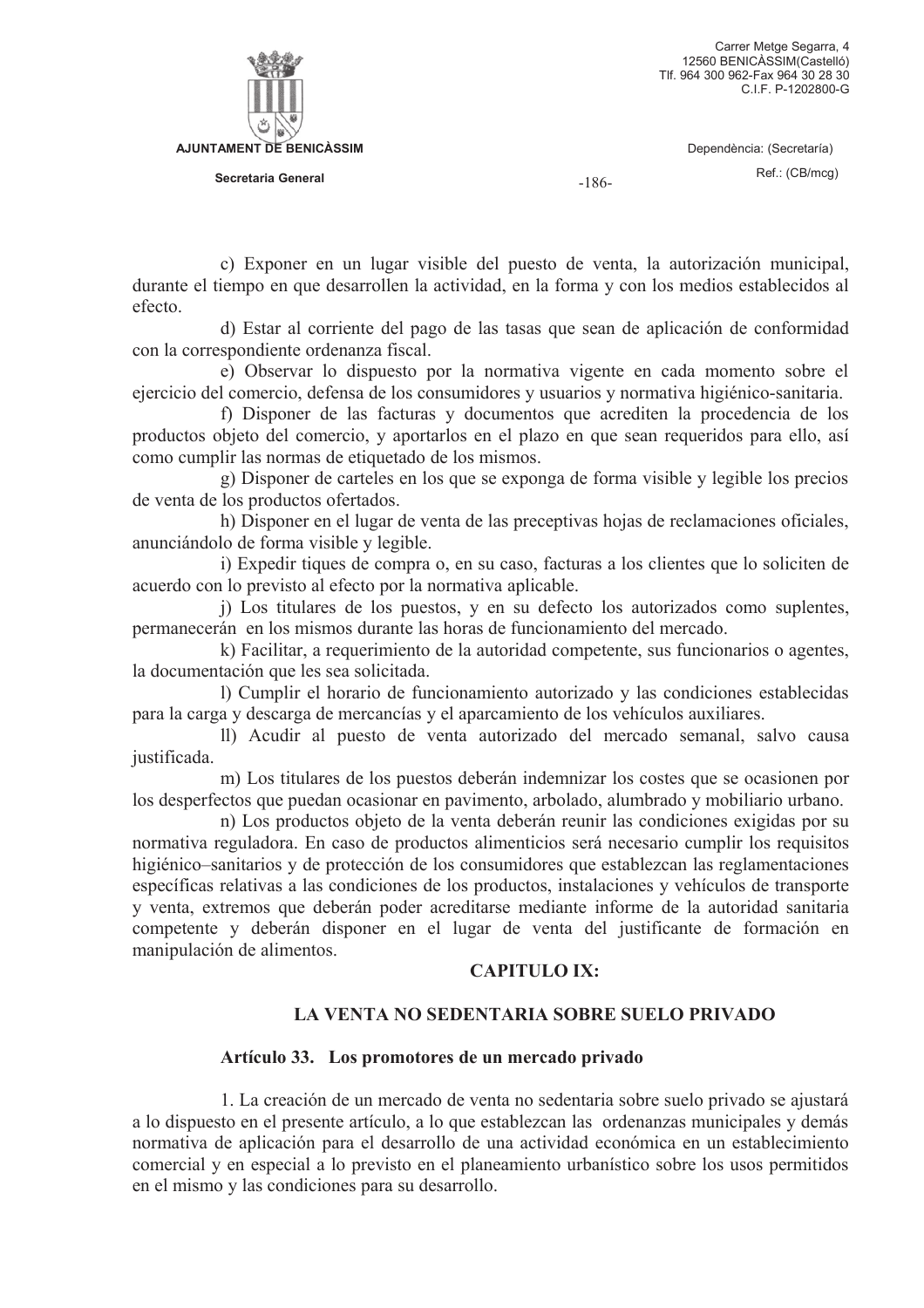

 $-1-$ 

2. Los mercados de venta no sedentaria sobre suelo privado cuva superficie comercial sea igual o superior a 2.500 m<sup>2</sup> están sujetos a la obtención previa de la autorización autonómica de la Conselleria competente en materia de comercio, siéndoles de aplicación lo previsto en el artículo 33 y siguientes de la Ley 3/2011, de 23 de marzo, de la Generalitat, de Comercio de la Comunitat Valenciana.

A los efectos del presente apartado, se entiende por "superficie comercial" la superficie que ocupan los puestos de venta y servicios complementarios, los pasillos y otros espacios por los que puedan transitar los clientes. Quedan excluidas las zonas de aparcamiento, aseos, oficinas y almacenes.

3. El promotor deberá ostentar la titularidad o disponibilidad del suelo en que se desarrollará la actividad.

4. El interesado deberá presentar la solicitud de conformidad con lo establecido en el art. 19 de la presente ordenanza, con al menos un mes de antelación al inicio de la actividad, a la cual deberá adjuntar:

4.1. Informe sobre compatibilidad del inmueble en el que se pretende desarrollar la actividad de mercado, con los usos previstos en el planeamiento urbanístico, a cuyo efecto aportará un plano de emplazamiento sobre la cartografía del PGOU en el que indicará la localización del mercado.

4.2. Evaluación de impacto ambiental o justificación de que ésta no es necesaria mediante documento emitido por el órgano competente en materia ambiental y licencia o documento equivalente desde el punto de vista de la actividad, si ello fuera exigible.

4.3. Autorización de la Conselleria competente en materia de comercio en el caso de mercados de venta no sedentaria cuva superficie comercial sea igual o superior a 2.500 m<sup>2</sup>, y de aquellas otras autorizaciones previas que sean exigibles por la normativa sectorial que sea de aplicación.

4.4. Localización, días y horas de celebración, número de puestos y productos que se comercializarán.

4.5. Proyecto del mercado: Superficie que ocupará la actividad, número, dimensiones y características de los puestos, servicios, planos de distribución en planta del recinto y de zonas afectas al mismo como aparcamiento y otras dependencias.

4.6. Información sobre las características y solidez de las instalaciones y dispositivos previstos de seguridad, sanitario, plan de emergencia, medidas en materia de contaminación acústica y contra incendios.

4.7. Una declaración responsable firmada por el interesado que manifieste, al menos los siguientes extremos:

a) Encontrarse dado de alta en el epígrafe o epígrafes del Impuesto de Actividades Económicas y certificado de estar al corriente de sus obligaciones tributarias con la Agencia Tributaria y en particular no ser deudor del Ayuntamiento de Benicàssim.

b) Encontrarse de alta en el régimen correspondiente de la Seguridad Social y al corriente de pago de la cuota para todas las personas que vayan a ejercer la venta en la parada.

c) En el caso de extranjeros, disponer de los correspondientes permisos de residencia y de trabajo por cuenta propia, así como el cumplimiento del resto de disposiciones vigentes que le sean aplicables.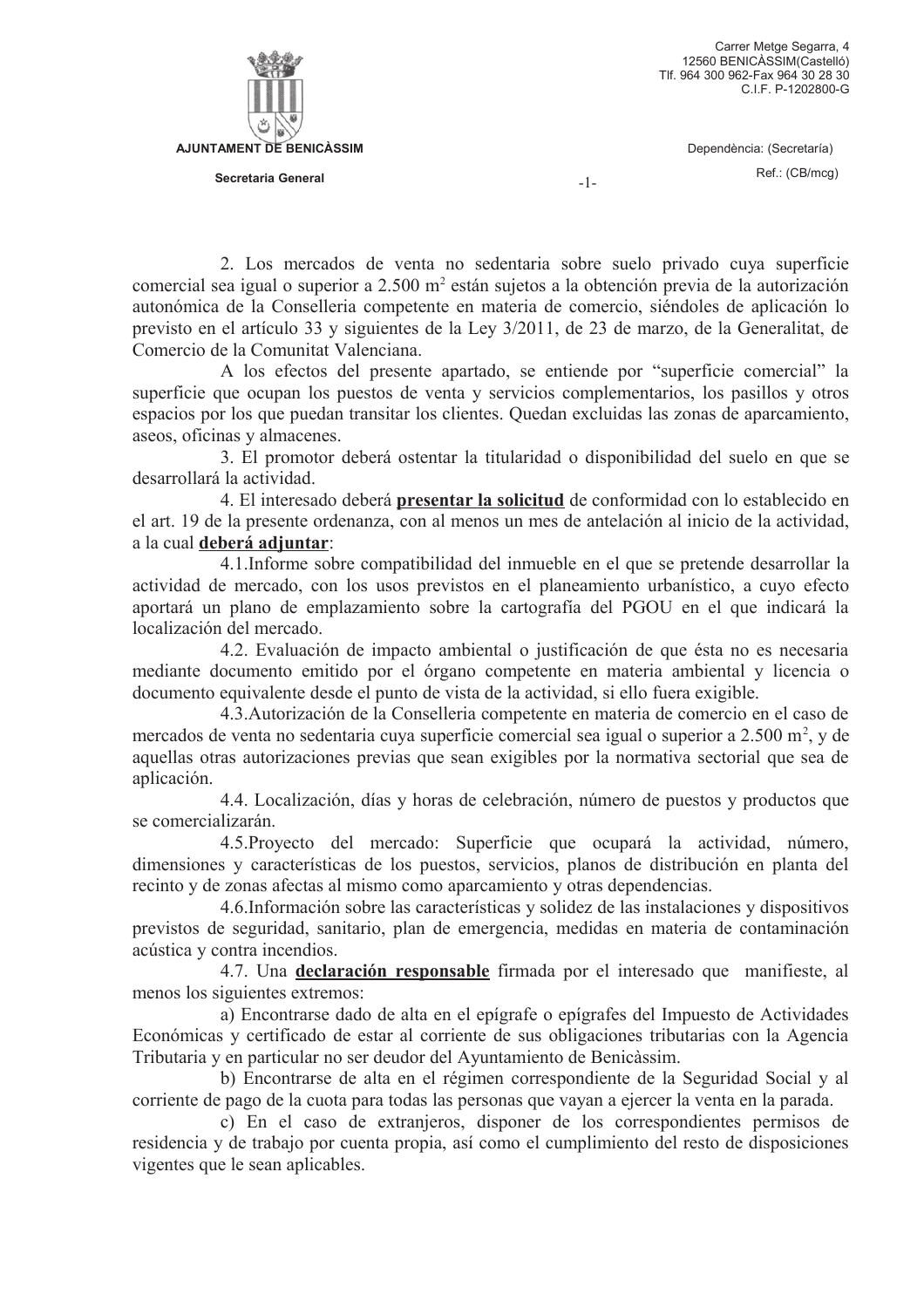

 $-2-$ 

d) Compromiso de contratar un seguro de responsabilidad civil que cubra los daños que puedan producirse con ocasión de la prestación del servicio y con el compromiso de tenerla vigente durante el tiempo que dura la autorización.

e) El cumplimiento de los requisitos establecidos en el presente artículo y en el resto de normativa que sea de aplicación.

5. Antes del inicio de la actividad, el promotor deberá aportar la siguiente documentación:

a) Relación de comerciantes de venta no sedentaria que van a desarrollar su actividad, acompañada de una declaración responsable de cada uno de ellos de que cumplen con los requisitos para el ejercicio de esta modalidad de venta.

b) Acreditación del cumplimiento de lo exigido por la legislación aplicable en materia de accesibilidad y de condiciones higiénico-sanitarias.

c) Reglamento que ha de regir el funcionamiento del mercado y el procedimiento para selección y adjudicación de los puestos de venta a los comerciantes que lo soliciten. Dicho reglamento contemplará la pérdida del derecho a ejercer la venta en caso de incumplimiento de los requisitos que sean preceptivos para su desarrollo.

d) En el supuesto de productos alimenticios deberá aportar además justificante de formación en manipulación de alimentos y la memoria explicativa establecida en el art. 19 de la presente ordenanza.

e) La documentación y datos que figuran en la declaración responsable relacionados en el apartado 4 de este artículo.

6. En el plazo máximo de los tres meses siguientes a la presentación de la declaración responsable por parte del promotor y demás documentación que sea preceptiva, en los términos recogidos en el presente artículo, el Ayuntamiento verificará que la misma se ajusta a la normativa aplicable.

7. El incumplimiento de los requisitos expresados anteriormente o la inexactitud o falsedad de los datos, declaraciones responsables o documentos incorporados a la misma, cuando estos extremos sean constatados por el Ayuntamiento, determinará la imposibilidad de iniciar o continuar el ejercicio de la actividad.

8. Con independencia de las tasas aplicables al procedimiento de autorización, el Ayuntamiento podrá repercutir sobre el promotor del mercado de venta no sedentaria sobre suelo privado, los gastos públicos causados por las actuaciones que deba desarrollar, entre otros extremos, para el mantenimiento de la seguridad, limpieza y accesibilidad.

# Artículo 34. Comerciantes de venta no sedentaria en suelo privado

1. Las personas físicas o jurídicas que vayan a desarrollar la actividad comercial en suelo privado deberán cumplir con los requisitos establecidos en la presente ordenanza municipal y demás normativa reguladora de la venta no sedentaria, estando en situación de justificarlo a requerimiento del Ayuntamiento.

2. El procedimiento de selección, adjudicación y transmisión de los puestos de venta se sujetará al que haya sido establecido por el promotor en el reglamento de funcionamiento, que deberá ser aprobado por el Ayuntamiento.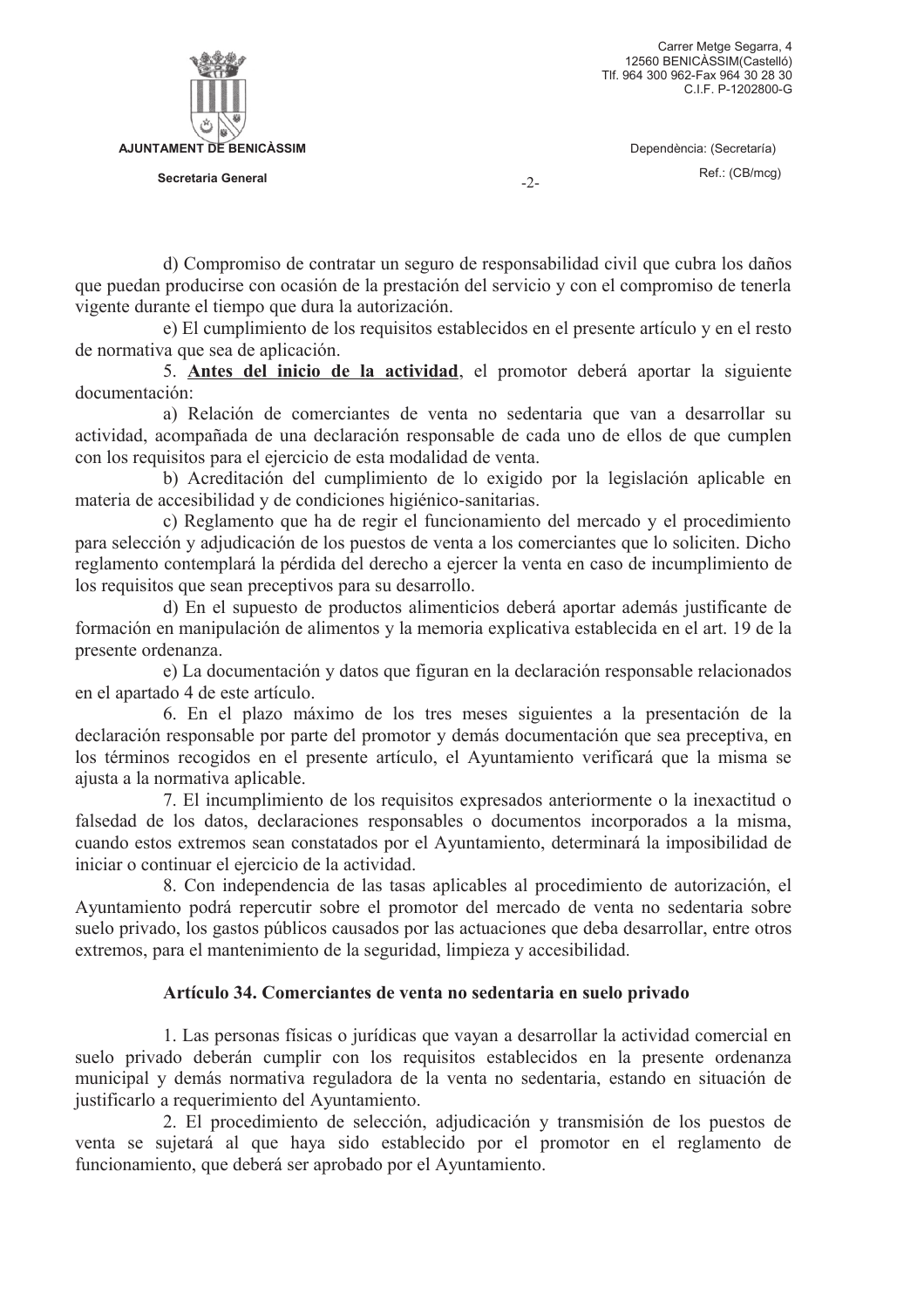

 $-3-$ 

3. Las relaciones entre el promotor y los vendedores del mismo se regirán por el Código de Comercio y demás normas de derecho mercantil en todo lo no contemplado en la ordenanza municipal.

### **CAPITULO X**

### RÉGIMEN DE INFRACCIONES Y SANCIONES

# **Artículo 35. Infracciones**

1. Las infracciones, en base a la presente Ordenanza y sin perjuicio de las infracciones previstas en la normativa sectorial que resulte de aplicación, se clasificarán en leves, graves y muy graves.

2. Infracciones leves. Se considerarán infracciones leves:

a) El desarrollo del ejercicio de la venta incumpliendo la obligación de identificación

b) No disponer de hojas de reclamaciones en el modelo oficial a disposición de los consumidores y usuarios o no anunciar la disposición de las mismas.

c) No aportar, en el plazo de 10 días, las facturas y documentos del género puesto a la venta, que acrediten la lícita procedencia de los productos, a requerimiento del Avuntamiento.

d) La falta de aseo de las personas y puestos que no supongan infracción a las normas sanitarias.

e) En general, el incumplimiento de cualquiera de los requisitos que facultan para el ejercicio de la venta no sedentaria recogidos en la presente ordenanza que no tengan la consideración de infracción grave o muy grave.

3. Infracciones graves. Se considerarán infracciones graves:

a) La reincidencia en cualquier infracción leve.

b) Ejercer la actividad no ajustándose a los términos de la autorización, y en particular los siguientes supuestos:

- Ejercer la actividad fuera de los días u horarios autorizados.

- La venta de mercaderías distintas a las señaladas en la autorización municipal.

- La venta practicada fuera de los perímetros o lugares autorizados.

- Permanecer en el puesto de venta persona distinta al titular de autorización.

- La circulación o estacionamiento de vehículos dentro de los mercados fuera del horario permitido.

c) La negativa o resistencia manifiesta a suministrar datos o facilitar la información requerida por las autoridades competentes o sus agentes, con el objeto de cumplir las funciones de información, vigilancia, investigación, inspección y tramitación.

d) Venta de productos defectuosos o deteriorados sin informar claramente de ello.

e) La información o publicidad en el puesto que induzca a engaño o confusión, cuando ello tenga trascendencia económica.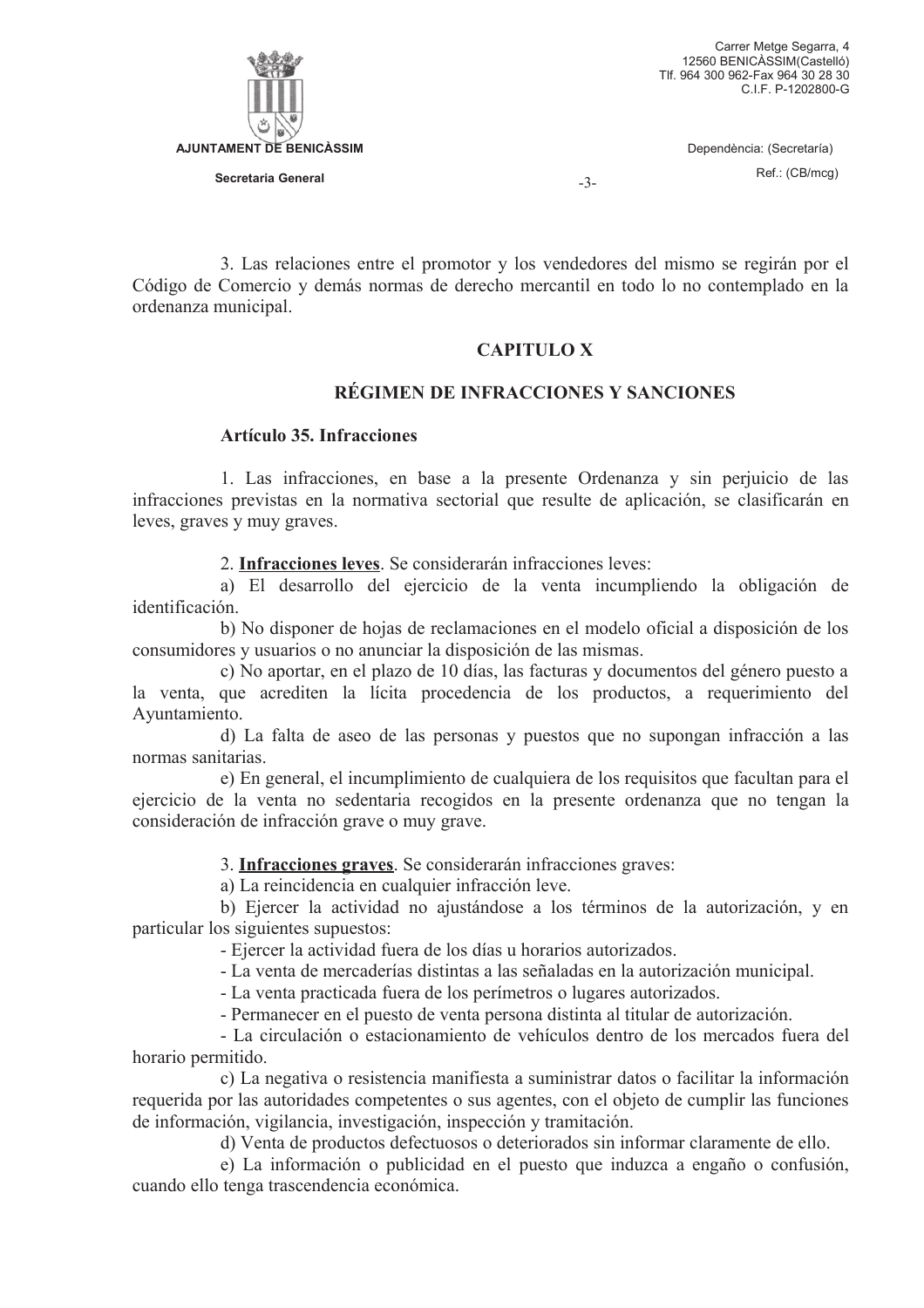**AJUNTAMENT DE BENICÀSSIM** Secretaria General

 $-4-$ 

f) Cualquier fraude en la cantidad o calidad del producto de venta que no sea constitutiva de delito

g) No disponer de seguro de responsabilidad civil que cubra los riesgos de la actividad comercial.

h) Los altercados que produzcan escándalo.

# 4. Infracciones muy graves

Se consideran infracciones muy graves:

a) La reincidencia en cualquier infracción grave.

b) Ejercer cualquier modalidad de venta no sedentaria sin autorización municipal o con una autorización caducada.

c) No acreditar los datos declarados para obtener la autorización cuando sea requerido para ello.

d) El incumplimiento, inexactitud o falsedad de los datos, manifestaciones y documentos facilitados para obtener autorización o para el desarrollo de la actividad en un mercado sobre suelo privado ya sea por el promotor o por el vendedor individual.

e) Los daños causados dolosamente en puestos o instalaciones de la vía pública.

f) La ausencia injustificada durante más de cuatro semanas consecutivas al puesto de venta autorizado.

g) Cualquier agresión física entre vendedores, al público y a las autoridades y funcionarios municipales.

h) No estar en posesión del carné de manipulador de alimentos en el caso de titulares de puestos de venta de productos alimenticios.

i) La venta ambulante de vehículos en la vía pública o en espacios de uso o dominio público.

5. Sin perjuicio de lo anterior, de las infracciones a preceptos contenidos en las normativas reguladoras del comercio interior no recogidas en esta ordenanza, de los derechos y protección de consumidores y usuarios y de las condiciones técnico-sanitarias de los productos a la venta, se dará traslado al órgano competente de la Generalitat en la materia.

6. Igualmente, en caso de que las irregularidades constatadas sean susceptibles de ser calificadas como falta o delito, se dará cuenta a las autoridades competentes.

7. El Ayuntamiento, a través de sus agentes, podrán llevar a cabo medidas cautelares como la incautación de productos a la venta cuando estimen que pueden ocasionar riesgo para la salud o seguridad de los consumidores o cuando haya motivos fundados para sospechar de su origen ilícito.

8. Bajo ninguna modalidad de venta no sedentaria podrá llevarse a cabo ventas a pérdida, salvo en los supuestos de venta de artículos usados y en aquellos supuestos excepcionales contemplados en la legislación vigente.

# **Artículo 36. Sanciones**

1. Las sanciones que se aplicarán a las infracciones de esta Ordenanza, sin perjuicio de las sanciones que procedan en aplicación de la normativa sectorial correspondiente, serán las siguientes: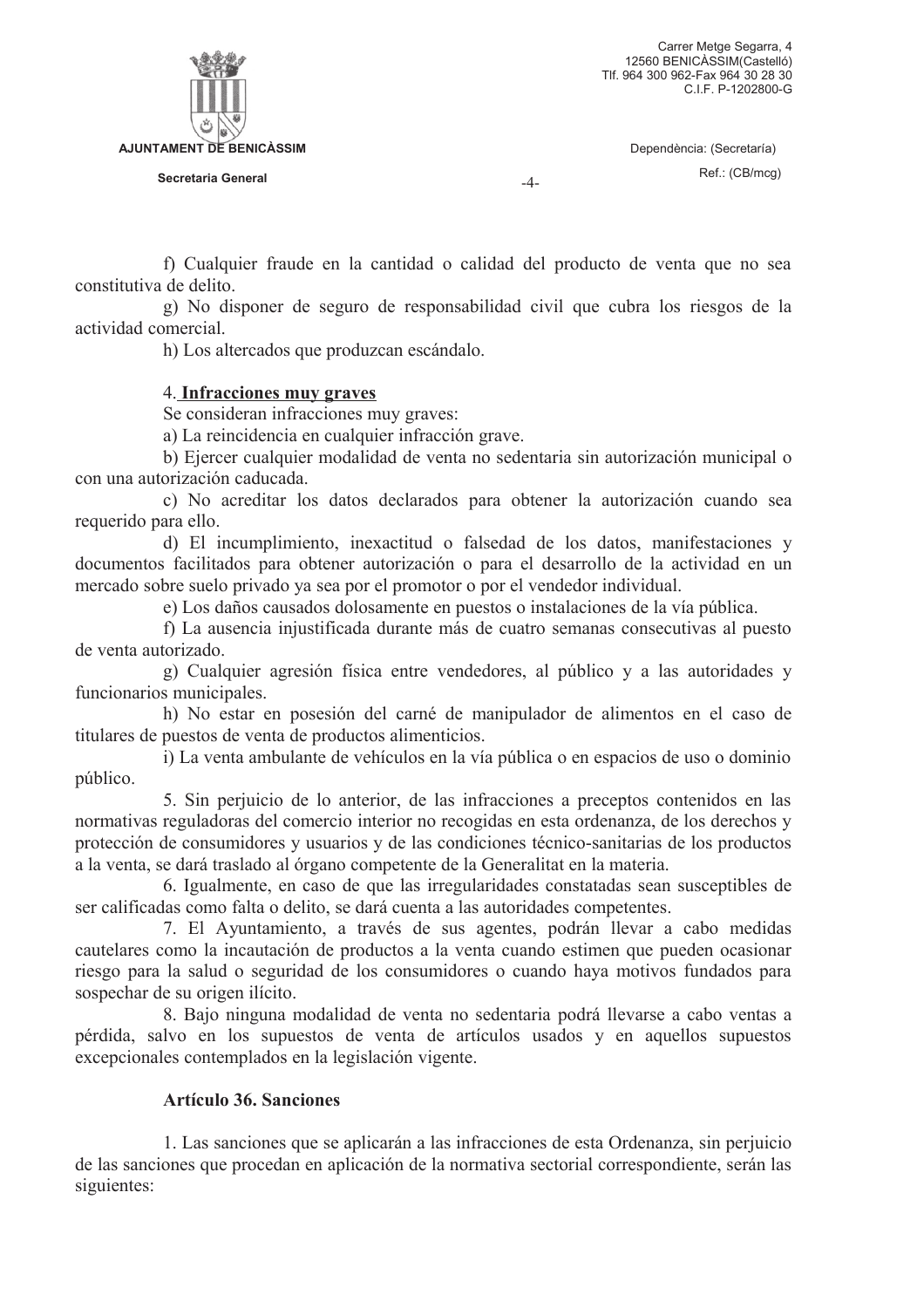

 $-5-$ 

a) Por faltas leves: apercibimiento, multa de hasta 750 € y/o suspensión de la actividad hasta un mes

b) Por faltas graves: multa de entre 300  $\epsilon$  y 1.500  $\epsilon$  y/o suspensión de la actividad de hasta tres meses.

c) Por faltas muy graves: multa de entre 600 € y 3.000 €, y/o suspensión de la actividad de hasta seis meses, revocación definitiva de la autorización, imposibilidad de obtenerla hasta que haya transcurrido un mínimo de 3 años desde la extinción de la autorización por revocación o sanción y cese de la actividad.

2. Las sanciones se graduarán atendiendo a criterios tales como:

a) La intensidad en la perturbación u obstrucción causada al normal funcionamiento de un servicio público.

b) La premeditación o grado de intencionalidad en la comisión de la infracción.

c) El tipo de periuicios, incomodidad y daños causados a la Administración o a los ciudadanos.

d) La continuidad en la comisión de la misma infracción.

e) La repercusión en la convivencia, tranquilidad o ejercicio de derechos legítimos de otras personas, o a la salubridad u ornato públicos.

f) El impedimento del uso de un servicio público por otra u otras personas con derecho a su utilización.

g) La relevancia de los daños causados en espacios públicos, así como en equipamientos, infraestructuras, instalaciones o elementos de un servicio público.

h) El beneficio económico obtenido con la comisión de la infracción.

3. En los casos de venta sin autorización o con la autorización caducada, sin perjuicio de la imposición de sanciones, se ordenará el cese inmediato de la actividad.

4. Se podrá aplicar una reducción de un 40% sobre el importe de la sanción propuesta, siempre que sea abonada antes de dictar la propuesta de resolución, que deberá estar determinada en la notificación de la iniciación del procedimiento.

5. Sin perjuicio de las sanciones que procedan, los responsables están obligados a indemnizar los perjuicios y a reparar los daños causados.

### **Artículo 37. Medidas cautelares**

1. La Policía Local o el Técnico de Sanidad y Consumo en aquellas materias que sean de su competencia, impedirán la práctica de la venta ambulante por todo aquel que infrinja las prescripciones de la presente ordenanza, y en todo caso, carezca o no exhiba la preceptiva autorización municipal o incumpla sus condicionantes, por ejemplo, ofreciendo productos no autorizados o no acreditando la procedencia de la mercancía, o cuando existan indicios racionales de que ésta no sea apta para el consumo, ordenando el cese de la actividad, prohibiendo la instalación de todo tipo de puestos, o instando al titular a retirar inmediatamente cualquier instalación, mercancía o puesto que ofrezca a la venta. En su defecto, ejecutará directamente su levantamiento.

En todo caso, procederá al levantamiento de los puestos dedicados a la venta de alimentos y demás productos perecederos si no cuentan con autorización municipal, así como de aquellos dedicados a la venta de animales.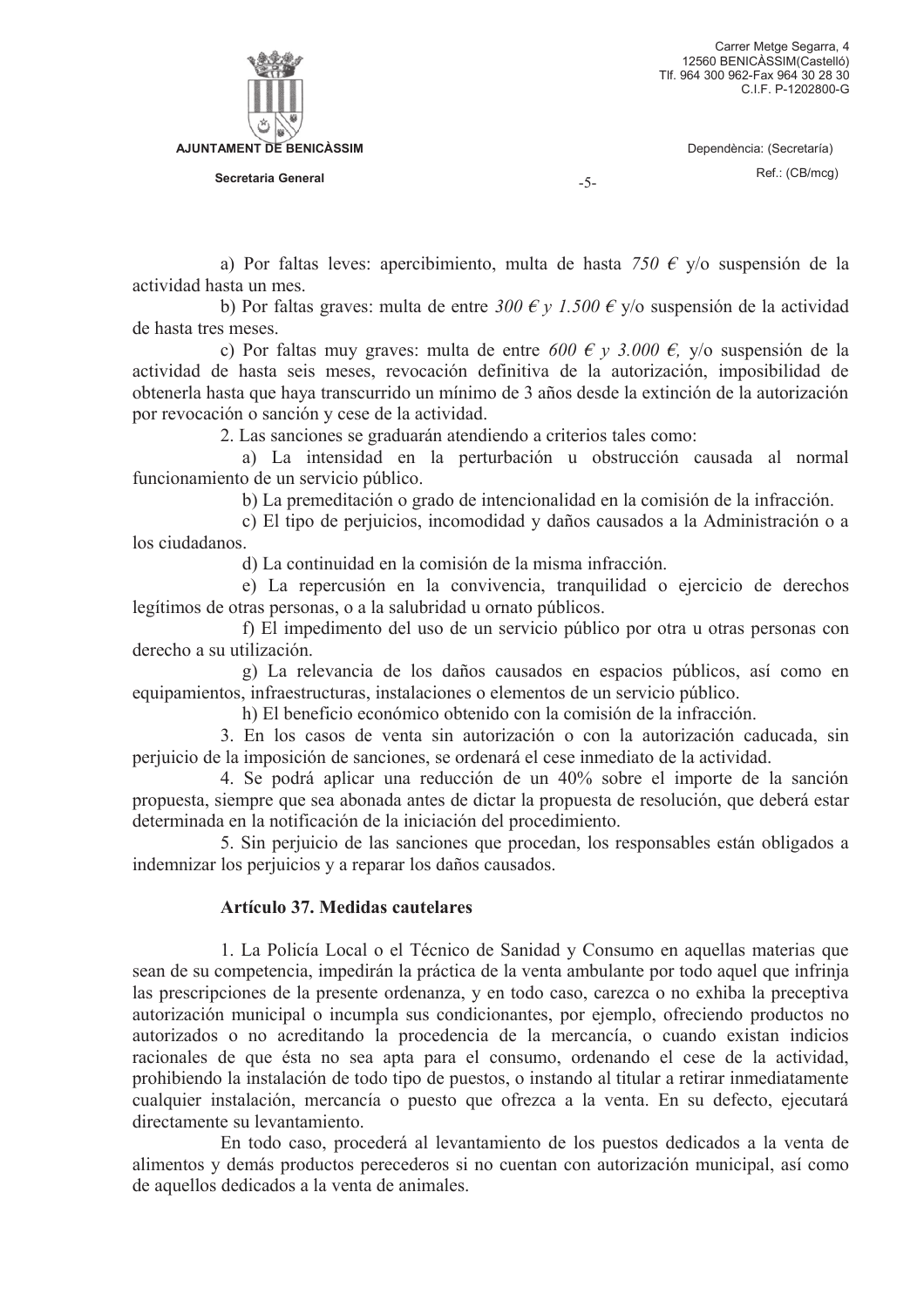

 $-6-$ 

2. Asimismo, podrá intervenir cautelarmente los elementos, instalaciones o mercancías empleadas en el desarrollo de esta actividad, procediendo a su depósito preventivo, extendiendo un acta en la que constará la naturaleza de la infracción, cuantía de la sanción, según lo establecido en el artículo anterior y descripción de los bienes intervenidos, así como las alegaciones que el interesado pudiera formular.

Los gastos de traslado, almacenamiento, y en su caso destrucción del material decomisado correrán por cuenta de su propietario.

Si fueran alimentos o cualesquiera otras mercancías perecederas las intervenidas, se procederá a su destrucción.

3. Los productos retirados se depositaran en los lugares habilitados por el Ayuntamiento y los interesados podrán en el plazo de 15 días naturales solicitar la devolución de los mismos, en cuyo caso, previo informe del Técnico de Sanidad y Consumo se dictará resolución motivada de la Alcaldía, acordando la devolución, destrucción de los productos retirados y en su caso el destino de los mismos, en función de que cumplan o no los requisitos establecidos en la normativa vigente. La devolución en todo caso, estará condicionada al abono de los gastos que en su caso haya podido ocasionar la retirada y almacenaje de los productos.

En el caso de que no proceda su devolución ni destrucción, podrán ser donados a una entidad benéfica o destinarse a un fin de interés público.

Si el titular manifestara expresamente su voluntad de no retirar la mercancía o de no satisfacer los gastos que en su caso se ocasionaran, o transcurridos 15 días naturales desde la retirada de los productos sin que haya interesado su devolución, la Alcaldía, podrá ordenar su destrucción si tales mercancías carecen de valor apreciable, o se tratan de efectos inutilizables o de productos deteriorados.

### Artículo 38. Decomiso

Cuando los productos retirados no se encuentren identificados, sean fraudulentos o vulneren la normativa vigente en materia de etiquetado, presentación y publicidad o que por sus signos externos manifiesten adolecer de condiciones de higiene, sanidad y seguridad o se trate de productos abandonados en la vía pública a consecuencia de observar la presencia de los Agentes de la Policía Local, se ordenará su decomiso y el destino de los productos mediante resolución motivada de la Alcaldía, previos los informes del Técnico de Sanidad y Consumo y/o de la Policía Local y audiencia al interesado, siempre que éste sea conocido.

## Artículo 39. Retirada del vehículo de las vías y espacios públicos y posterior depósito

En el supuesto de que se esté ejerciendo la venta ambulante de vehículos en la vía pública o en espacios de uso o dominio público, el Ayuntamiento, a través de la Policía Local, de oficio o a instancia de parte, podrá ordenar la retirada del vehículo y su traslado hasta el lugar habilitado al efecto como depósito, devengando este servicio de retirada, traslado y depósito la tasa regulada en la correspondiente ordenanza fiscal, que deberá ser abonada o garantizado su pago como requisito previo a la devolución del vehículo.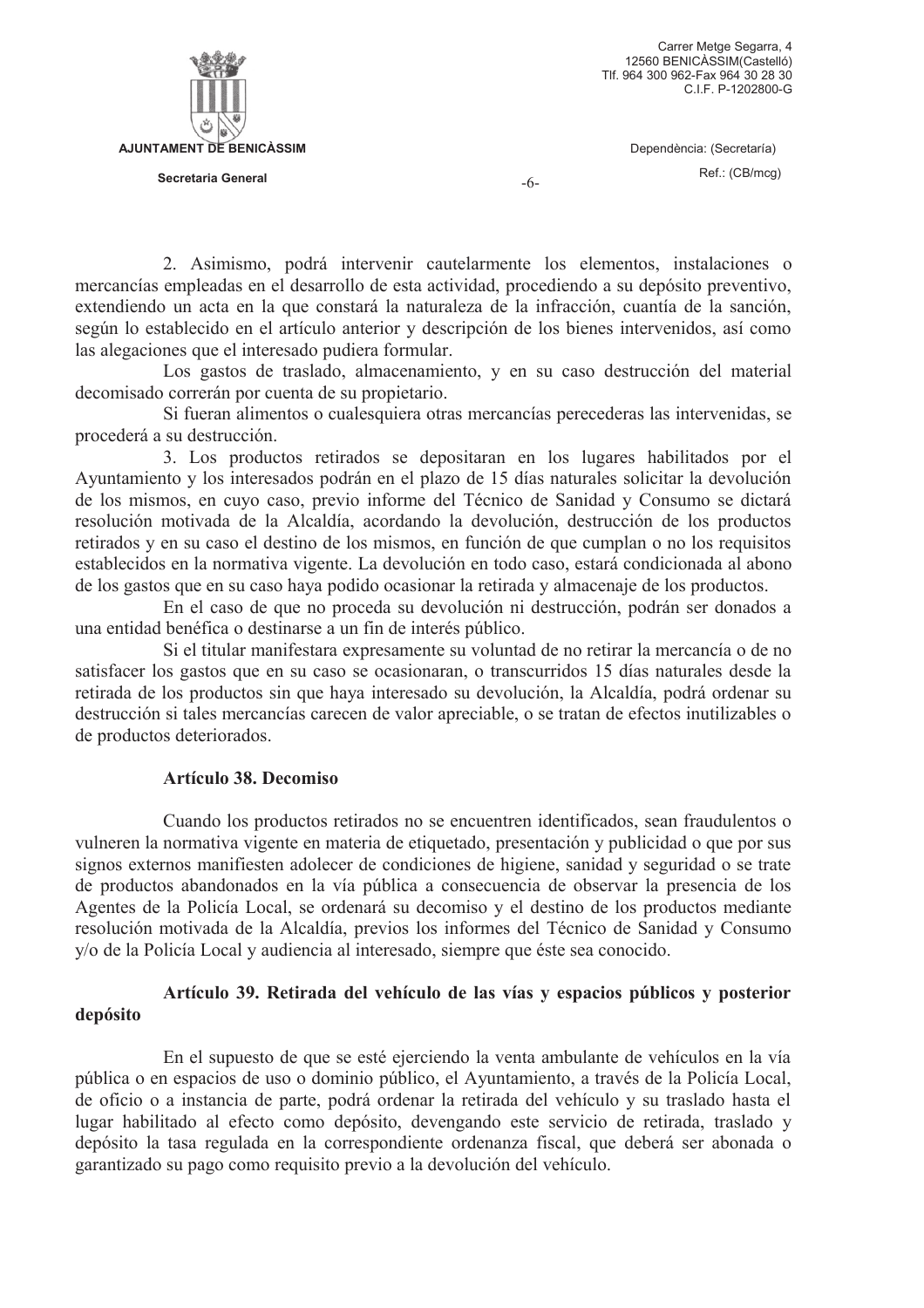

 $-7-$ 

### Artículo 40. Vigilancia e inspección de la venta no sedentaria

El Ayuntamiento vigilará y garantizará el debido cumplimiento, por los titulares de las autorizaciones de venta no sedentaria, de las obligaciones establecidas en esta ordenanza y demás normativa aplicable, sin periuicio del ejercicio de sus competencias por parte de los órganos correspondientes de la Administración Central o Autonómica.

### Artículo 41. Procedimiento sancionador

1. Sin perjuicio de la competencia sancionadora de los órganos de la Generalitat en materias de su competencia, las infracciones a lo dispuesto en esta ordenanza serán sancionadas por el Ayuntamiento de acuerdo con las competencias que le son propias, en virtud de lo previsto en los artículos 4 f) y 141 de la Ley Reguladora de las Bases de Régimen Local, Ley 7/1985 de 2 de abril.

2. Será órgano competente para incoar y resolver dentro de las facultades que la legislación vigente atribuye al Ayuntamiento, la Alcaldía.

3. El procedimiento se iniciará de oficio por la Administración municipal, bien por propia iniciativa en virtud de la función inspectora, como consecuencia de orden superior, petición razonada o denuncia.

4. Para la imposición de sanciones será necesario seguir el correspondiente procedimiento sancionador conforme a lo previsto en la LRJAP y PAC y en el Reglamento del procedimiento para el ejercicio de la potestad sancionadora aprobado por el Real Decreto 1398/1993, de 4 de agosto

### Artículo 42. Responsabilidad de la infracción

1. Los titulares de las autorizaciones municipales para la venta no sedentaria serán responsables de las infracciones que se comentan por ellos mismos, sus familiares, o asalariados que presten sus servicios en el puesto de venta en contra a lo dispuesto en esta ordenanza y en especial a lo establecido respecto a las condiciones de venta. En el caso de personas jurídicas serán éstas las responsables de las infracciones.

2. La exigencia de la correspondiente responsabilidad por vía administrativa será independiente de la que, en su caso proceda exigir a través de la vía jurisdiccional ordinaria.

# **DISPOSICIÓN TRANSITORIA PRIMERA**

### Autorizaciones vigentes

Todas las autorizaciones vigentes para el ejercicio de la venta no sedentaria en el "Mercat del Dijous" quedan prorrogadas automáticamente y tendrán un plazo de duración de quince años desde su concesión, al igual que aquellas que estaban en trámite de concesión en el momento en que entró en vigor el Decreto 65/2012, de 20 de abril, del Consell, por el que se regula la venta no sedentaria en la Comunitat Valenciana.

A petición de sus titulares, todas estas autorizaciones serán prorrogadas y podrán ser transmitidas por idéntico periodo, previa comprobación por el ayuntamiento de que éstos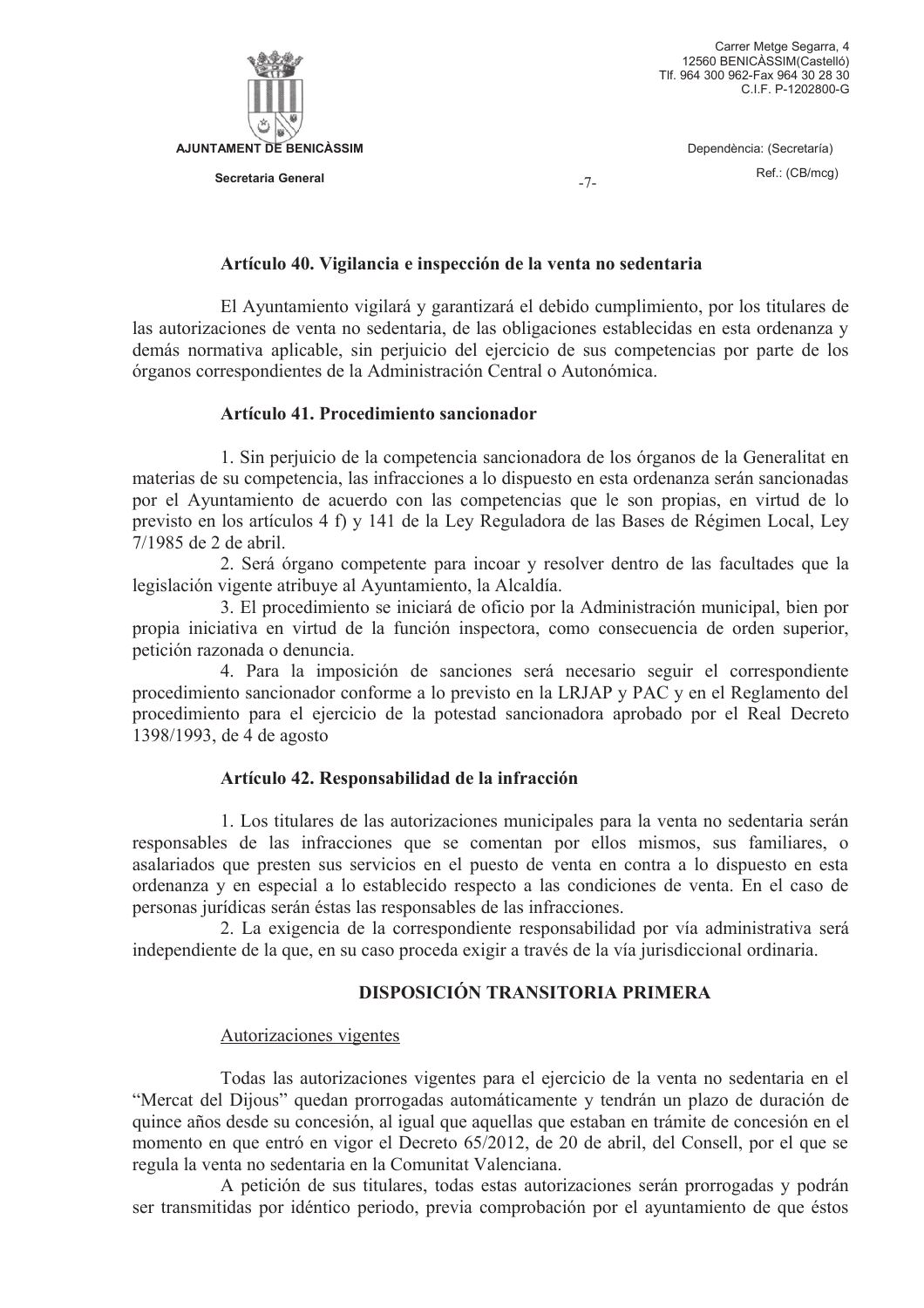

 $-8-$ 

continúan cumpliendo con los requisitos que sirvieron para su concesión, sin que quepa someterles a un nuevo procedimiento de concurrencia competitiva.

Sin periuicio de lo anterior, los titulares de dichas autorizaciones municipales, durante su vigencia, se ajustarán al cumplimiento de los requisitos derivados del citado decreto y de los que establezca esta ordenanza, lo que deberá ser acreditado cuando lo inste el Avuntamiento.

# **DISPOSICIÓN TRANSITORIA SEGUNDA**

Superficie de las paradas

1. Aquellas paradas que a la entrada en vigor de esta ordenanza superen las dimensiones máximas previstas en el artículo 28 de esta disposición, mantendrán su superficie mientras estén ocupadas por sus titulares. En caso de quedarse vacantes, siempre que resulte viable, pasarán a tener un máximo de 8 metros lineales y un mínimo de 5 metros lineales.

2. Aquellas paradas que a la entrada en vigor de esta ordenanza no alcancen las dimensiones mínimas previstas en el artículo 28 de esta disposición, podrán mantener su superficie mientras estén ocupadas por sus titulares. En caso de quedarse vacantes, siempre que resulte viable, pasarán a tener un mínimo de 5 metros lineales y un máximo de 8 metros lineales

# **DISPOSICIÓN DEROGATORIA**

A partir de la entrada en vigor de esta ordenanza queda derogada la Ordenanza municipal reguladora de la venta no sedentaria en Benicàssim publicada en el Boletín Oficial de la Provincia de Castellón nº 56 de 11 de mayo de 2010.

# **DISPOSICIÓN FINAL**

Esta ordenanza entrará en vigor una vez aprobada definitivamente y hayan transcurrido 20 días naturales desde su publicación en el Boletín Oficial de la Provincia de Castellón

Benicàssim, 31 de Octubre de 2014

# **LA ALCALDESA**

Fdo: Susana Marqués Escoín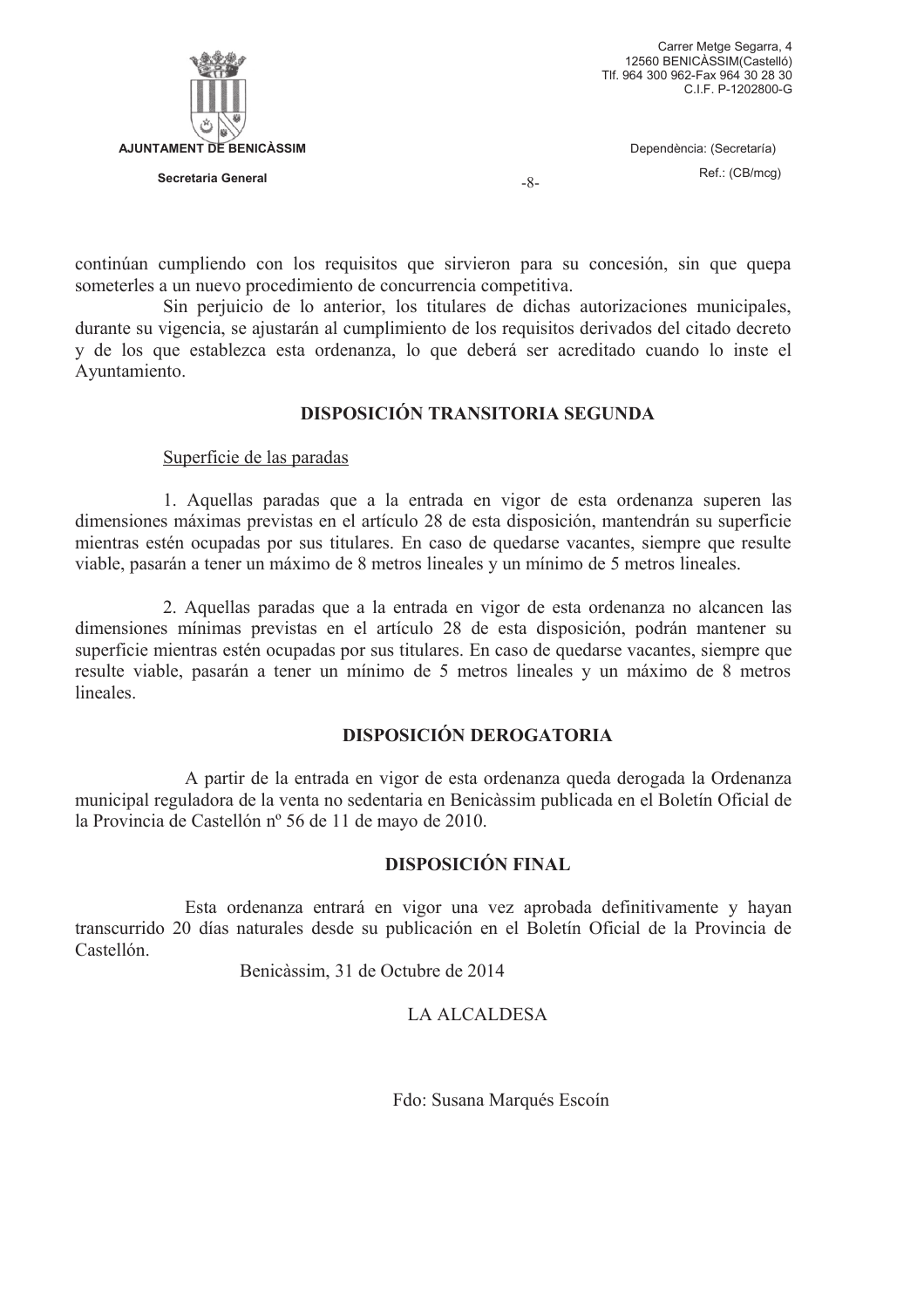

Secretaria General

Carrer Metge Segarra, 4 12560 BENICASSIM(Castelló) Tlf. 964 300 962-Fax 964 30 28 30 C.I.F. P-1202800-G

> Dependència: (Secretaría) Ref.: (CB/mcg)

 $-9-$ 

# **ANEXO**

# SOLICITUD DE UN PUESTO PARA EL "MERCAT DEL DIJOUS"

| <b>SOLICITANTE:</b> Nombre y apellidos o persona jurídica |           |                           |           |  |  |  |  |  |
|-----------------------------------------------------------|-----------|---------------------------|-----------|--|--|--|--|--|
| <b>DOMICILIO</b> a efectos de notificación                |           |                           |           |  |  |  |  |  |
| <b>DNI/CIF</b>                                            | Población | CР                        | Provincia |  |  |  |  |  |
| Teléfono                                                  | E-mail    | Productos a comercializar |           |  |  |  |  |  |

A la Sra. Alcaldesa del Ayuntamiento de Benicàssim, SOLICITA un puesto vacante del "Mercat del dijous", siendo el **orden de preferencia el siguiente**:

|--|--|--|--|--|--|--|--|--|

# DOCUMENTACIÓN QUE SE ADJUNTA (*original o copia compulsada que* deberá estar en vigor en el momento de su presentación):

# 1. En el caso de ser una persona física:

 $\Box$  DNI (en caso de extranjeros, permiso de residencia y de trabajo o pasaporte)

# 2. En el caso de ser una persona jurídica:

 $\Box$  CIF de la entidad

- $\Box$  Escritura de constitución
- $\Box$  DNI del representante legal de la entidad

# \*Si la persona jurídica solicitante es una Cooperativa deberá presentar además:

□ Certificado que acredite estar inscrita en el Registro de Cooperativas correspondiente

- □ Estatutos de la Cooperativa
- 3. En el caso de ejercer la venta en camiones o remolques tienda deberá presentar además:  $\Box$ La documentación y fotografía del vehículo
- 4. Declaración responsable firmada por el interesado (reverso documento)

5. <sup>I</sup> Méritos objeto de evaluación de acuerdo con lo establecido en el art. 25 de la Ordenanza reguladora de la venta no sedentaria.

> Benicàssim. de 2014 de

Firma del solicitante.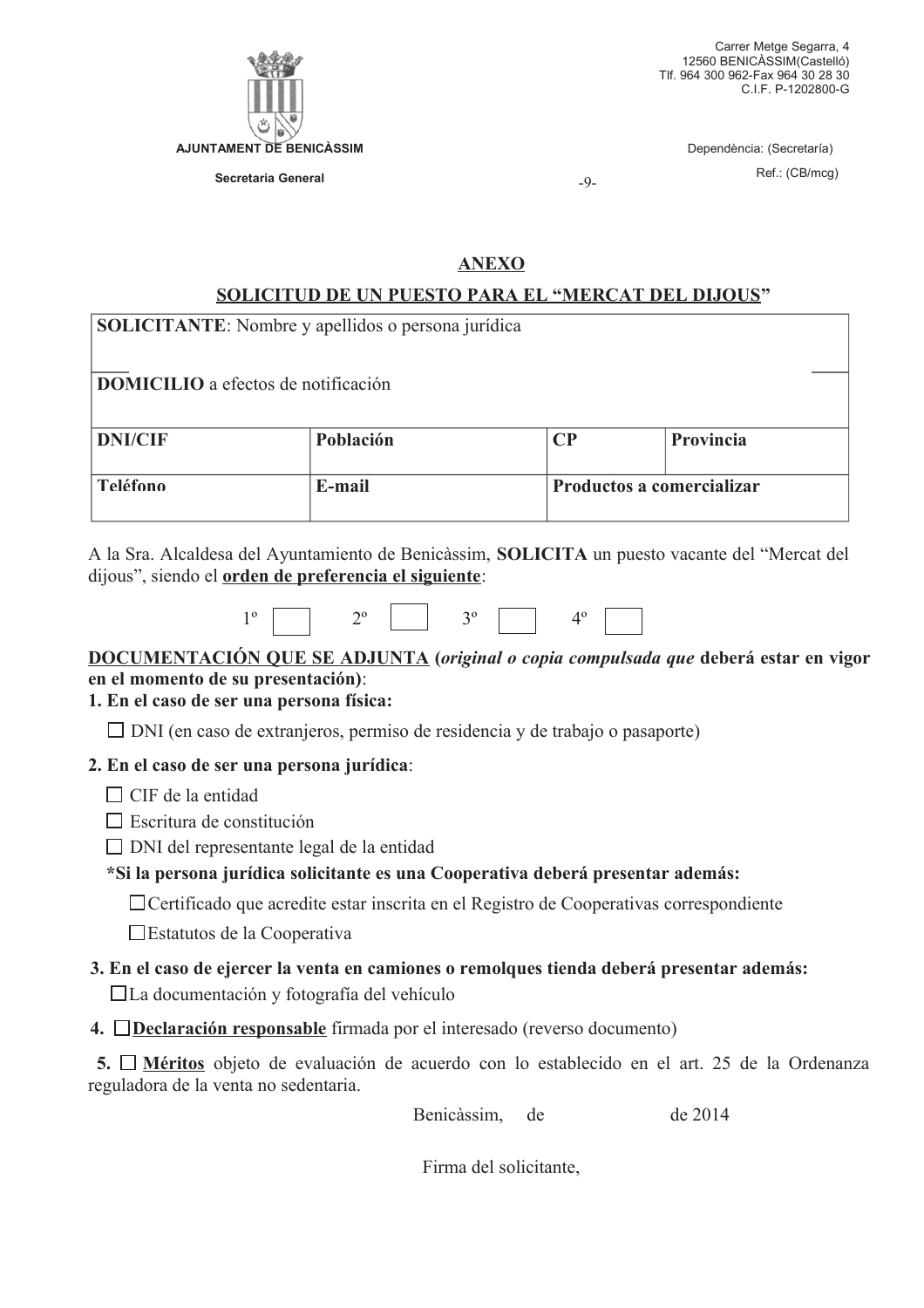

Carrer Metge Segarra, 4 12560 BENICASSIM(Castelló) Tlf. 964 300 962-Fax 964 30 28 30 C.I.F. P-1202800-G

> Dependència: (Secretaría) Ref.: (CB/mcg)

 $-10-$ 

# **DECLARACIÓN RESPONSABLE**

En el caso de resultar adjudicatario de un puesto en el "Mercat del dijous", me comprometo a:

a) El cumplimiento de los requisitos establecidos para el ejercicio de la venta no sedentaria y de las condiciones para la comercialización de los productos que se pretendan ofertar, en los términos establecidos en el artículo 7 del Decreto 65/2012, de 20 de abril del Consell o norma que le sustituva, por el que se regula la venta no sedentaria en la Comunitat Valenciana y en la Ordenanza reguladora de la venta no sedentaria de Benicàssim.

# b) Antes del inicio de la actividad me comprometo a estar en posesión de la siguiente documentación y aportarla al Avuntamiento:

- Certificado de encontrarse de alta en el epígrafe correspondiente del Impuesto de Actividades Económicas y certificado de estar al corriente de las obligaciones tributarias con la Agencia Tributaria y de pago de las cuotas con la Seguridad Social (vigencia 1 mes) o autorización al Ayuntamiento para que éste verifique su cumplimiento
- Recibo autónomo del mes anterior o en caso de alta en el mes de la solicitud, justificante de  $\bullet$ alta en la Seguridad Social.
- $\bullet$ Póliza y recibo pagado del seguro de responsabilidad civil (cobertura no inferior a  $20.000 \in$ )

En el supuesto de venta de productos alimenticios, además:

- Justificante de formación en manipulación de alimentos  $\bullet$
- Memoria explicativa relativa al acondicionamiento y presentación de los productos e  $\bullet$ instalaciones (salvo para la venta de frutas y verduras)

En el supuesto de que, además del titular, existan personas que vayan a ejercer la venta en la parada:

- Empleados por cuenta ajena: DNI (en caso de extranjeros, permiso de residencia y  $\bullet$ trabajo o pasaporte), contrato de trabajo y TC1 y TC2 del mes anterior o en caso de haber sido dado de alta en el mes de la solicitud, justificante de alta en la Seguridad Social
- Autónomos colaboradores del titular: DNI, (en caso de extranjeros, permiso de  $\bullet$ residencia y trabajo o pasaporte), alta como autónomo colaborador, recibo de autónomo del mes anterior y certificado de pago de las cuotas con la Seguridad Social (vigencia 1 mes)

# c) Mantener su cumplimiento durante el plazo de vigencia de la autorización

Firma del solicitante.

Fdo: